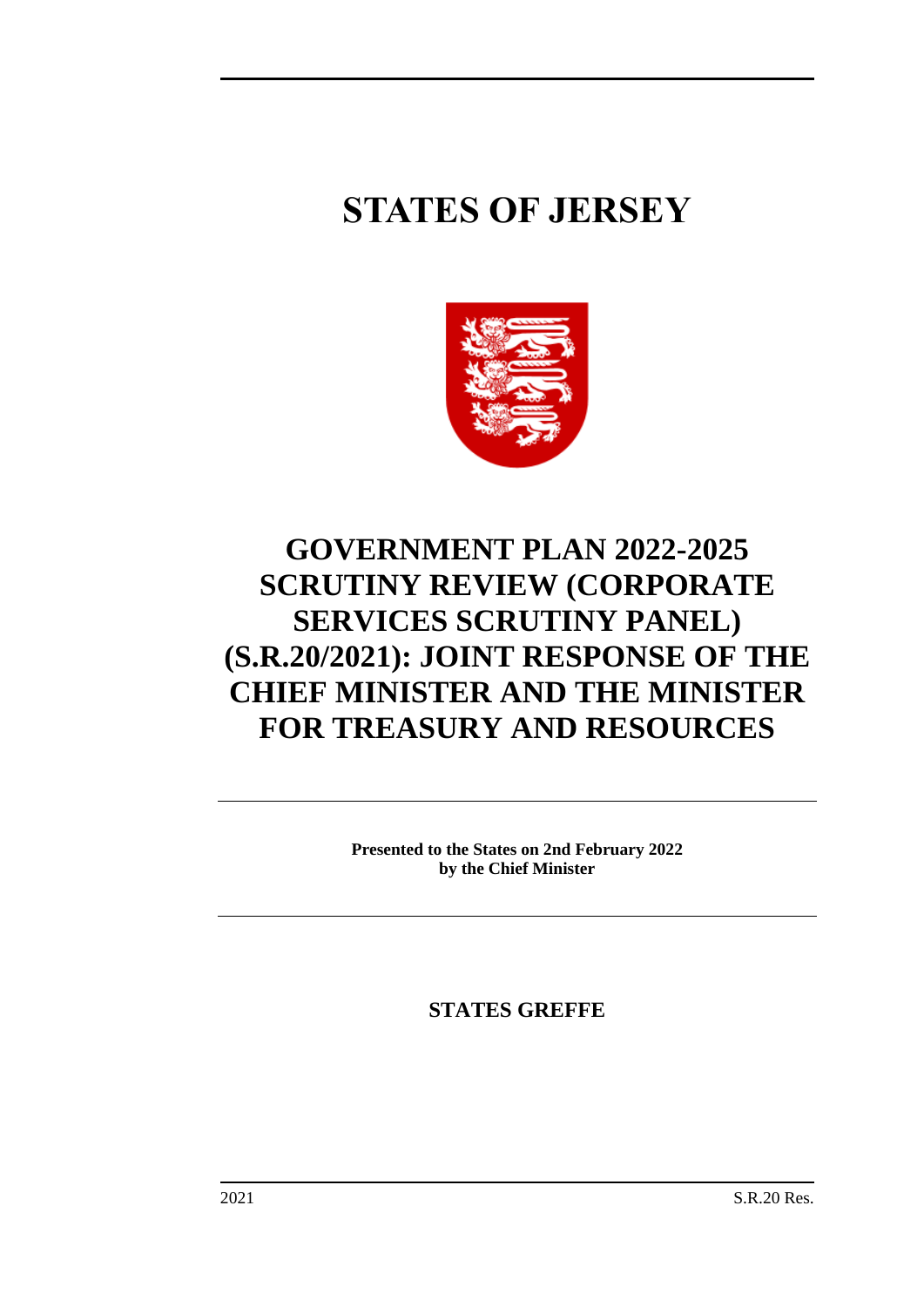#### **GOVERNMENT PLAN 2022-2025 SCRUTINY REVIEW (CORPORATE SERVICES SCRUTINY PANEL)(S.R.20/2021): JOINT RESPONSE OF THE CHIEF MINISTER AND THE MINISTER FOR TREASURY AND RESOURCES**

| <b>Ministerial Response to:</b>             | S.R.20/2021                                  |
|---------------------------------------------|----------------------------------------------|
| <b>Ministerial Response required</b><br>by: | 21st January 2022                            |
| <b>Review title:</b>                        | Government Plan 2022-2025 Scrutiny<br>Review |
| <b>Scrutiny Panel:</b>                      | <b>Corporate Services Scrutiny Panel</b>     |

#### **INTRODUCTION**

The Chief Minister and Treasury Minister welcome the Panel's opportunity to allow an official Ministerial Response to be presented in respect of their findings and recommendations, following the Government Plan debate in December 2021.

#### **FINDINGS**

|   | <b>Findings</b>                                                                                                                                                                                                                                                                                                                                                                                                                                           | <b>Comments</b>                                                                                                                                                                                                                                                                                                                                                                                                                                                                                                                    |
|---|-----------------------------------------------------------------------------------------------------------------------------------------------------------------------------------------------------------------------------------------------------------------------------------------------------------------------------------------------------------------------------------------------------------------------------------------------------------|------------------------------------------------------------------------------------------------------------------------------------------------------------------------------------------------------------------------------------------------------------------------------------------------------------------------------------------------------------------------------------------------------------------------------------------------------------------------------------------------------------------------------------|
| 1 | Government Plan<br>does<br><b>The</b><br>not<br>adequately clarify the rationale and<br>purpose of policy, analytical context,<br>economic and policy implications to<br>ensure that it is possible to see how<br>spending, taxation, borrowing and asset<br>accumulation has happened in the past<br>and where it will go in the future is not<br>clear.                                                                                                 | The Council of Ministers believe that the<br>Government Plan,<br>forward-looking<br>as<br>a<br>document, and accompanying documents do<br>provide sufficient information to allow the<br>Assembly to consider and agree the Government<br>Plan. However, they are committed to continually<br>improving the document.                                                                                                                                                                                                              |
| 2 | The cost of living and household<br>survey, a key indicator of inequality,<br>has not been published since 2015. This<br>significantly<br>restricted<br>has<br>the<br>measuring of metrics to household and<br>individual income and wealth. The<br>Government Plan is therefore unable to<br>adequately present how taxes, transfers<br>and spend reduces the dispersion on<br>income and wealth or confirm how<br>sufficient measures to achieve<br>the | Statistics Jersey explain the situation with the<br>Living Costs and Household Income Survey on<br>the website Living Costs and Household Income<br>Survey (gov.je)<br>The Living Costs and Household Income Survey<br>(LCHIS - formerly the Household Spending and<br>Income Survey) collects information on income<br>and spending and allows for the production of<br>income distribution statistics as well as enabling<br>updating of the weights for the RPI 'basket of<br>goods'. The last income distribution analyses was |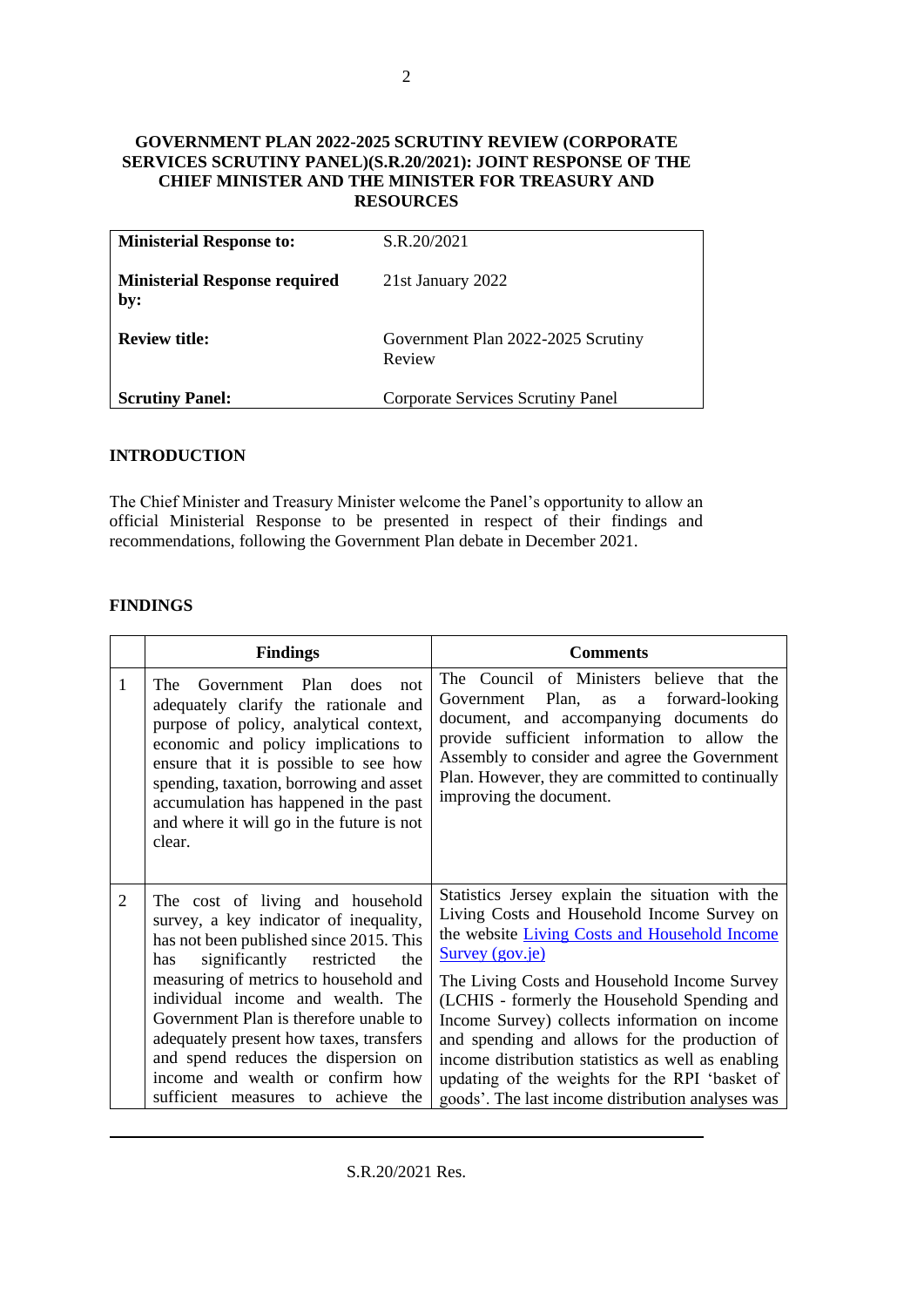|   |                                                                                                                                                                                                           | <b>Findings</b> |  | <b>Comments</b>                                                                                                                                                                                                                                                                                                                                                                                                                                                     |
|---|-----------------------------------------------------------------------------------------------------------------------------------------------------------------------------------------------------------|-----------------|--|---------------------------------------------------------------------------------------------------------------------------------------------------------------------------------------------------------------------------------------------------------------------------------------------------------------------------------------------------------------------------------------------------------------------------------------------------------------------|
|   | inequality policy objective will be<br>accomplished.                                                                                                                                                      |                 |  | released on 13 November 2015 Jersey Household<br>Income Distribution report 2014 / 15 (gov.je)                                                                                                                                                                                                                                                                                                                                                                      |
|   |                                                                                                                                                                                                           |                 |  | The LCHIS is carried out once every five years.<br>The survey was last completed in 2014/15. The<br>2019/20 survey had to be cut short due to the<br>Covid-19 outbreak in March 2020. Statistics<br>Jersey started the survey again in September 2021.                                                                                                                                                                                                              |
|   |                                                                                                                                                                                                           |                 |  | 2019/20 LCHIS                                                                                                                                                                                                                                                                                                                                                                                                                                                       |
|   |                                                                                                                                                                                                           |                 |  | The 2019/20 round of the Living Costs and<br>Household Income Survey commenced in July<br>2019 at the specific request of Government and<br>was due to run continuously over the subsequent<br>twelve-month period. However, the developing<br>Covid-19 situation led the then Chief Statistician<br>to decide to stop the fieldwork (data-gathering) in<br>March $2020 - at this point only about half the$<br>expected responses had been obtained.               |
|   |                                                                                                                                                                                                           |                 |  | Statistics Jersey are committed to analysing the<br>household income data collected during the pre-<br>Covid period up to March 2020 and to publish the<br>results. Due to existing work commitments<br>Statistics Jersey has unfortunately not yet been<br>able to devote the skilled resources required to<br>analyse the 2019/20 LCHIS dataset, however the<br>Chief Statistician aims to publish the analyses<br>from the 2019/20 LCHIS dataset during Q1 2022. |
|   |                                                                                                                                                                                                           |                 |  | 2021/22 LCHIS                                                                                                                                                                                                                                                                                                                                                                                                                                                       |
|   |                                                                                                                                                                                                           |                 |  | Statistics Jersey started the 2021/22 LCHIS in<br>September 2021 and this will run for a year. The<br>survey runs for a year to ensure capture of<br>different spending patterns throughout the year -<br>for example spending is typically higher in the<br>build up to Christmas. However, Statistics Jersey<br>provisionally expect a preliminary report from the<br>2021/22 survey to be released in August 2022.                                               |
| 3 | The Government Plan appears to be set<br>on a course where taxes will need to rise<br>in future years even if the ambitions to<br>make spending more efficient are<br>realised. However, no plan has been |                 |  | Major tax reviews are announced in the annual<br>Government Plan. The Government will continue<br>to keep the need for further revenue-raising<br>measures under review in the light of the reports<br>it receives from the Income Forecasting Group.                                                                                                                                                                                                               |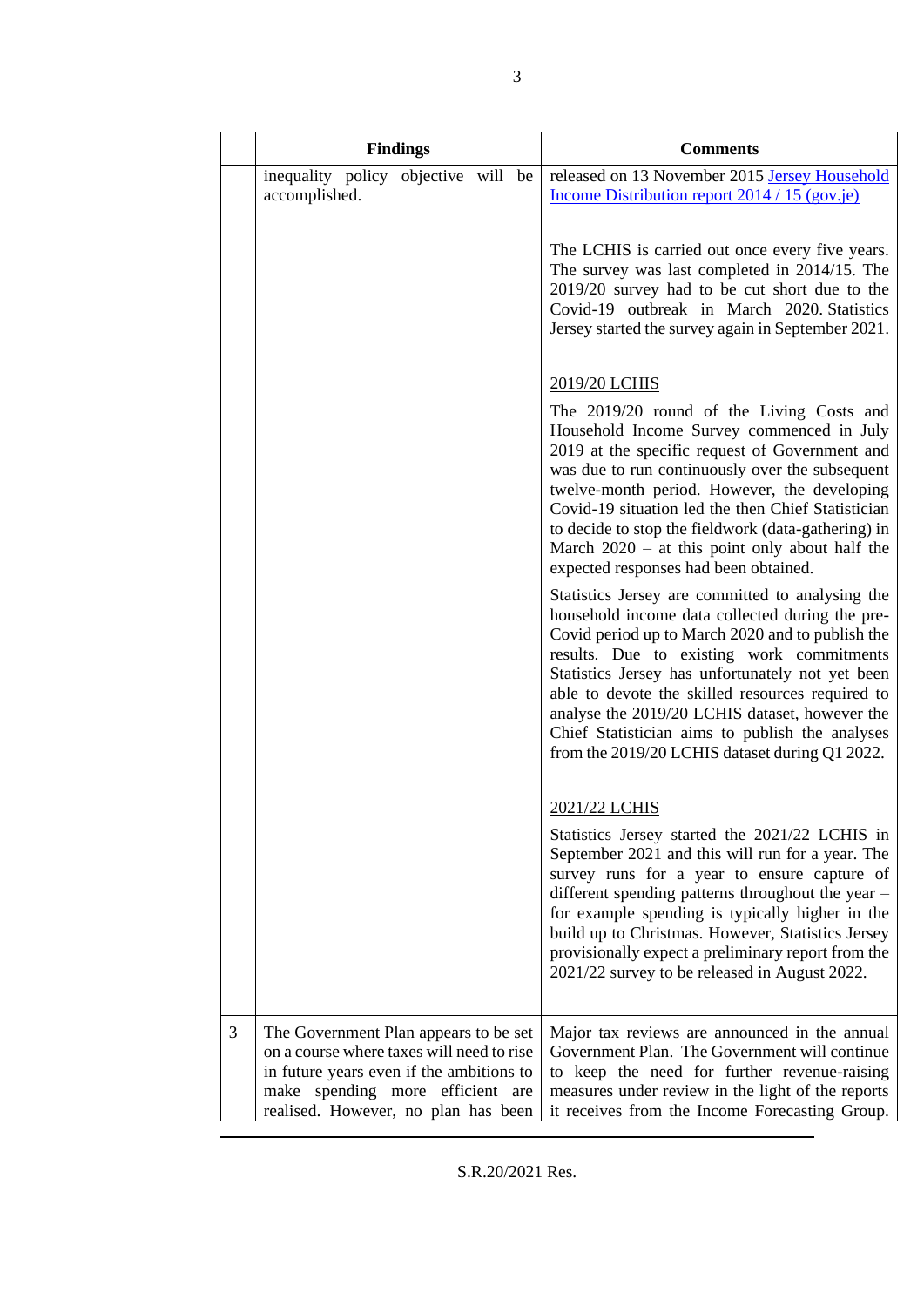|                | <b>Findings</b>                                                                                                                                                                                                                                                                                                                                                                                                                                            | <b>Comments</b>                                                                                                                                                                                                                                                                                                                                                                                                                                                                 |
|----------------|------------------------------------------------------------------------------------------------------------------------------------------------------------------------------------------------------------------------------------------------------------------------------------------------------------------------------------------------------------------------------------------------------------------------------------------------------------|---------------------------------------------------------------------------------------------------------------------------------------------------------------------------------------------------------------------------------------------------------------------------------------------------------------------------------------------------------------------------------------------------------------------------------------------------------------------------------|
|                | proposed even though this is due to<br>current spending, capital investment<br>and borrowing.                                                                                                                                                                                                                                                                                                                                                              | At present, the Government Plan is forecasting<br>healthy surpluses for future years.                                                                                                                                                                                                                                                                                                                                                                                           |
| $\overline{4}$ | The Panel has undertaken a separate<br>review of the proposed changes to the<br>GST de minimis and have made various<br>recommendations for the Minister for<br>Treasury and Resources to consider<br>prior to the debate of the Government<br>Plan.                                                                                                                                                                                                       | The Treasury Minister will make her response to<br>the Panel shortly.                                                                                                                                                                                                                                                                                                                                                                                                           |
| 5              | The Panel has lodged an amendment to<br>the Government Plan to include a level<br>increase in alcohol duty which, if<br>adopted, will aid in keeping taxes low,<br>broad, simple and fair. The amendment<br>is sympathetic to the potential impact<br>upon the hospitality sector of any<br>increase in alcohol duty as it recovers<br>from the pandemic and is a reasonable<br>compromise between revenue raising,<br>public health and economic support. | The States Assembly approved the amendment on<br>14 December.                                                                                                                                                                                                                                                                                                                                                                                                                   |
| 6              | The Panel has brought forward an<br>amendment to the Government Plan to<br>place additional stamp duty upon<br>properties purchased as a "Buy to Let"<br>investment property, second home and<br>holiday home to help alleviate the<br>continuing demand for property in the<br>Island and allow owner-occupier and<br>first-time buyers preferential financing<br>when buying their own home.                                                             | The Government is preparing to develop this<br>proposal following its adoption by the States<br>Assembly. The work will take priority over other<br>aspects of the Stamp Duty Review.                                                                                                                                                                                                                                                                                           |
| $\tau$         | There is no clear justification in either<br>the Government Plan 2022-2025 or the<br>Draft Finance Law to support either the<br>current Commercially Let Property Tax<br>Relief<br>regime<br>proposed<br><b>or</b><br>the<br>amendments to it. In addition, no<br>reporting was provided during its<br>introduction as part of the Income Tax<br>(Amendment No.23) (Jersey) Law                                                                            | It is a fundamental and long-standing principle of<br>Income Tax, as it relates to business activities, that<br>profits are taxed net of legitimate business<br>expenses incurred wholly and exclusively in the<br>course and furtherance of that business. This has<br>been a feature of Jersey's tax system, to one<br>degree or another, since its inception in 1928.<br>Various<br>adjustments;<br>qualifications;<br>and<br>enhancements have been made over the years, as |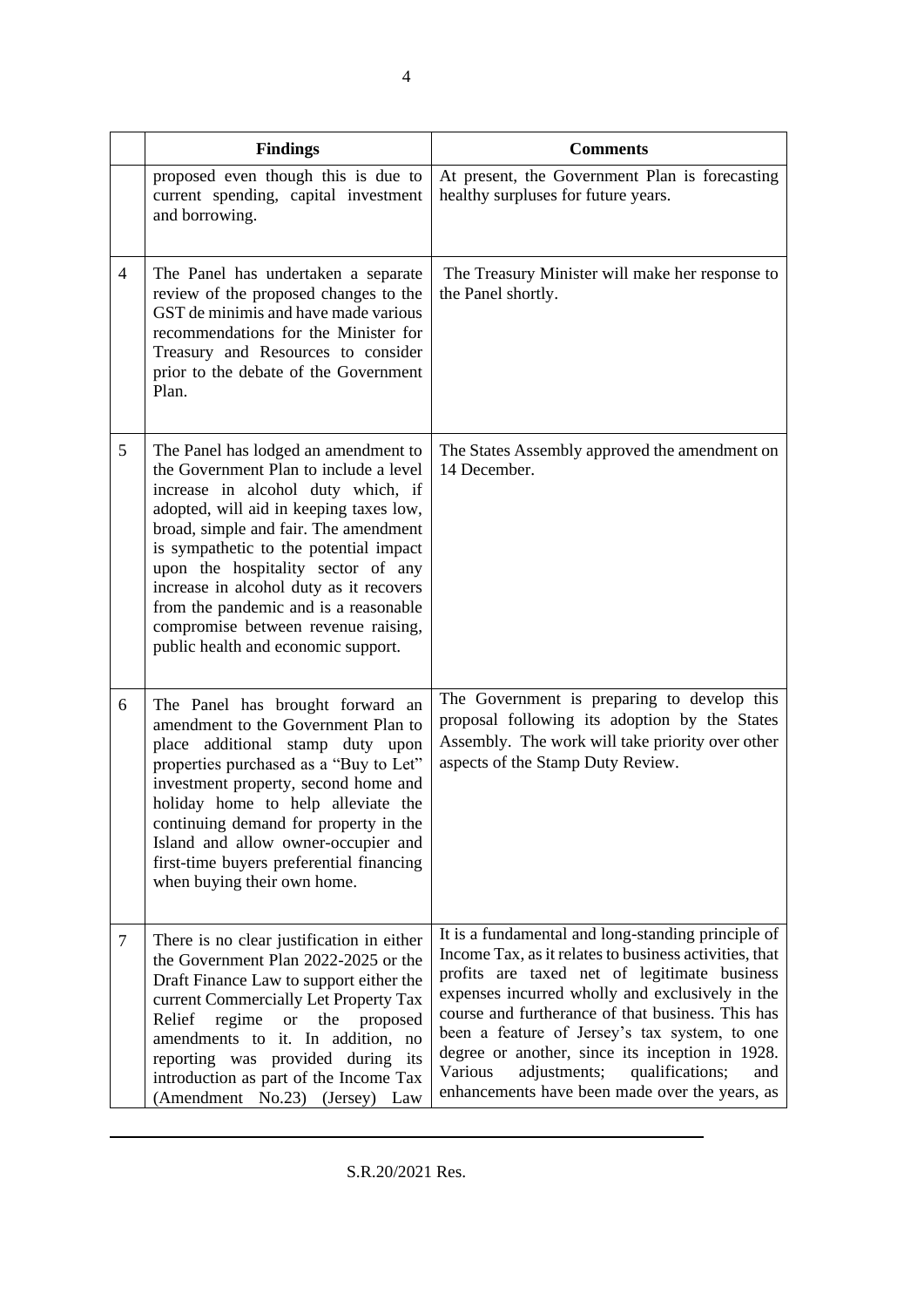|   | <b>Findings</b>                                                                                                                                                                                                                                                                 | <b>Comments</b>                                                                                                                                                                                                                                                                                                                                                                                                                                                                                                                                                                                                                                                                                                          |
|---|---------------------------------------------------------------------------------------------------------------------------------------------------------------------------------------------------------------------------------------------------------------------------------|--------------------------------------------------------------------------------------------------------------------------------------------------------------------------------------------------------------------------------------------------------------------------------------------------------------------------------------------------------------------------------------------------------------------------------------------------------------------------------------------------------------------------------------------------------------------------------------------------------------------------------------------------------------------------------------------------------------------------|
|   | 2004, and the minutes of the respective<br>debate on this proposition provide little<br>insight into its justifications.                                                                                                                                                        | the Panel notes. (The 2004 changes were simply<br>restrictive in nature.)<br>Borrowing to buy property for commercial letting<br>(offices and dwellings) is widespread in the<br>economy. And tax deductibility of related debt<br>interest is admissible. Rents are tax deductible<br>where wholly and exclusively incurred by<br>businesses for business purposes.<br>Adjusting this position for most sectors of the<br>economy is probably undesirable and could have<br>significant impact on Jersey's economy.<br>Some jurisdictions have limited interest relief on<br>borrowing related to the letting of dwellings (for<br>example, the interest on "buy to let" mortgages).                                    |
| 8 | Fiscal rules in relation to borrowing do<br>not take account of controls for<br>spending.                                                                                                                                                                                       | The Fiscal Framework and Financial Strategy<br>cover more than just borrowing. Combined with<br>FPP recommendations and the requirements of the<br>Public Finances Law these provide a framework<br>that covers the balance of expenditure and revenue<br>raising to achieve long-term sustainability of<br>public finances.<br>Control of spending should be considered in the<br>context of the level of revenues being raised, as<br>both of these aspects are within the remit of<br>government.                                                                                                                                                                                                                     |
| 9 | The Council of Minister's acceptance<br>of a BBB Standard and Poor rating is a<br>significant change in policy and would<br>be a diminution in Jersey's credit status.<br>If such a point was reached it would<br>have a significant impact on the island's<br>economic future. | There are no statements within this Government<br>Plan which reference acceptance of a BBB credit<br>rating. The Panel may be referring to one of the<br>several reporting metrics in the Debt Framework<br>$(R.132/2021)$ published in August 2021. This<br>refers to a minimum rating requirement which<br>reflects a rating for "investment grade" debt<br>issuance thus ensuring that the States of Jersey's<br>bonds are attractive to the widest range of<br>investors.<br>There are several stages between the current rating<br>of AA- and BBB- which afford opportunities to<br>re-consider Jersey's approach to economic growth<br>and debt issuance to mitigate any negative effects<br>on the credit rating. |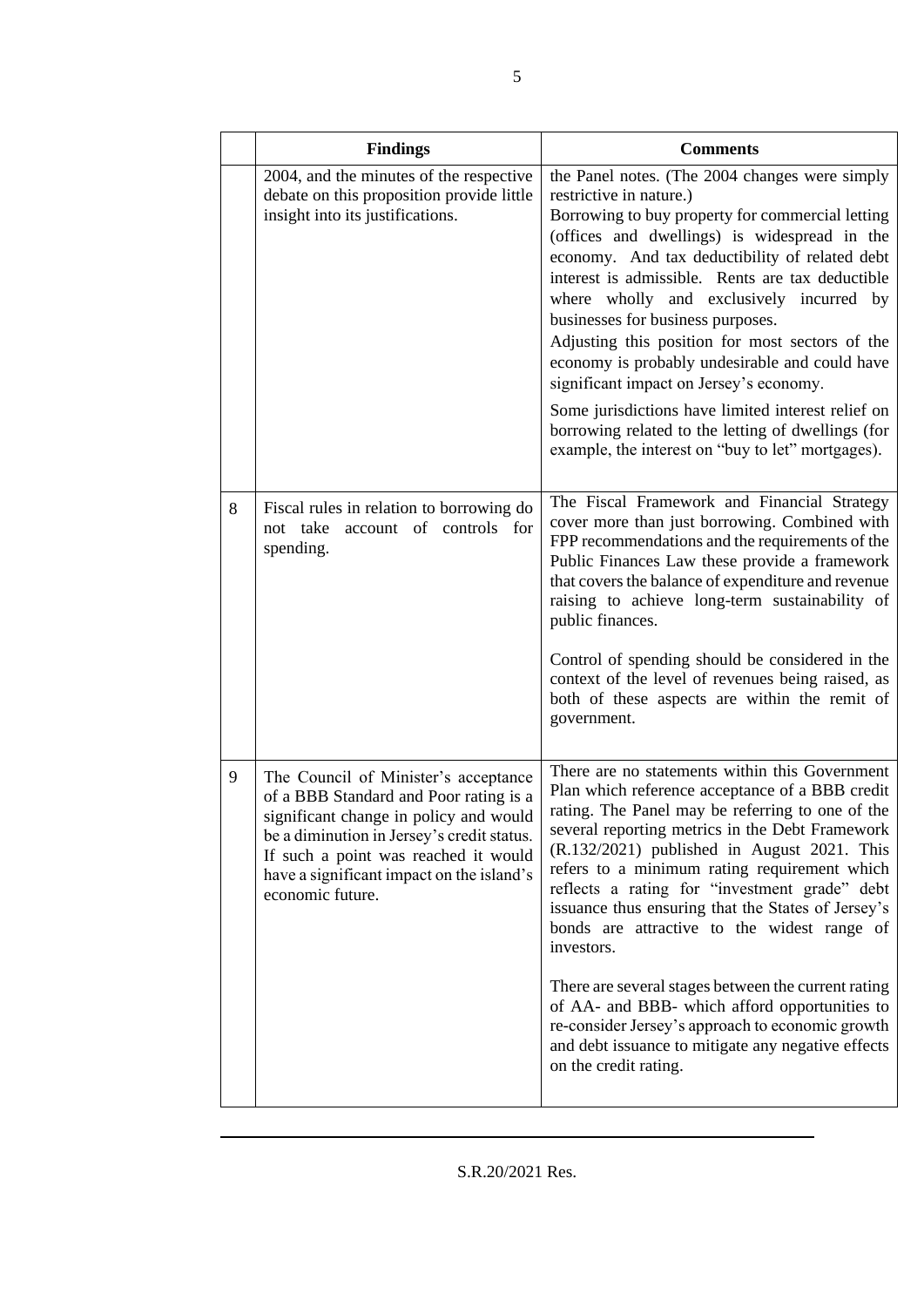|    | <b>Findings</b>                                                                                                                                                                                                                                                                                                                                                                                                                                                                                                                                                                                                                                                                                                                                                                                                                                                                                                                                                                       | <b>Comments</b>                                                                                                                                                                                                                                                                                                                                                                                                                                                                                                                                                                                                                                                                                                       |
|----|---------------------------------------------------------------------------------------------------------------------------------------------------------------------------------------------------------------------------------------------------------------------------------------------------------------------------------------------------------------------------------------------------------------------------------------------------------------------------------------------------------------------------------------------------------------------------------------------------------------------------------------------------------------------------------------------------------------------------------------------------------------------------------------------------------------------------------------------------------------------------------------------------------------------------------------------------------------------------------------|-----------------------------------------------------------------------------------------------------------------------------------------------------------------------------------------------------------------------------------------------------------------------------------------------------------------------------------------------------------------------------------------------------------------------------------------------------------------------------------------------------------------------------------------------------------------------------------------------------------------------------------------------------------------------------------------------------------------------|
| 10 | Allowing the Government to utilise a<br>further £20 million for the Fiscal<br>Stimulus Fund is unjustified. The Panel<br>has lodged an amendment to the<br>Proposition to remove the borrowing<br>and require the Minister for Treasury<br>and Resources to come forward with a<br>new proposition to the Assembly if<br>further funding is required to meet<br>timely,<br>targeted<br>and<br>temporary<br>objectives.                                                                                                                                                                                                                                                                                                                                                                                                                                                                                                                                                                | Ministers followed the advice of the Fiscal Policy<br>Panel to retain flexibility to allow for future fiscal<br>stimulus, due to the ongoing uncertainties as a<br>result of Covid. However, there are no plans to<br>allocate funds to new projects, and existing<br>projects will be completed within the approval of<br>£29,641,000. Consequently, the Council of<br>Ministers have accepted the Panel's amendment.<br>This reduces total approved borrowing for fiscal<br>stimulus by £20.4m. Actual forecast borrowing<br>will not be affected.                                                                                                                                                                  |
| 11 | There is no detail in the Government<br>Plan in respect of the calculation of the<br>actual savings figures and actuarial<br>assumptions in relation<br>to<br>the<br>borrowing for the Past Service Pension<br>Liabilities.                                                                                                                                                                                                                                                                                                                                                                                                                                                                                                                                                                                                                                                                                                                                                           | The technical calculations involved were not<br>included in the Government Plan, which is<br>intended to be an accessible document.<br>These detailed calculations could have been<br>provided if requested by scrutiny.<br>The assembly have agreed the principles of the re-<br>financing of the pre-1987 pensions debt.                                                                                                                                                                                                                                                                                                                                                                                            |
| 12 | Article 6 (2) of the Public Finance Law<br>(Establishment of other funds) states<br>that when establishing a Fund, the<br>States must specify the purpose of the<br>fund, the fund's terms<br>and<br>the<br>circumstances in which the fund may be<br>wound up. By not providing this<br>information within the proposition for<br>the Technology Fund the Panel<br>concludes that the Council of Ministers<br>may not have adhered to the intentions<br>of Article $6(2)$ or Article $9(4)(b)$ of the<br>Public Finance Law which states that<br>the Government Plan must include any<br>other information that the Council of<br>Ministers believes that the States may<br>reasonably be expected to need to order<br>to consider matters mentioned in<br>paragraphs<br>(2)<br>and<br>(3)<br>and<br>subparagraph (a)". Paragraph (2) (b)<br>states it as being for the proposed<br>amount of any transfer of money from<br>one States fund to another during the<br>financial year. | The Government Plan clearly states that the<br>Council of Ministers will bring<br>a proposal to create this fund, which would be<br>under Article 6 of the Public Finances (Jersey)<br>Law 2019.<br>It remains entirely appropriate to signal the<br>intention to create this fund to invest in<br>Technology in the Government Plan, and to ring-<br>fence the extra-ordinary dividend from Jersey<br>Telecom to achieve this purpose.<br>If the assembly do not approve the creation of the<br>fund when the proposition is bought, the transfer<br>to the Technology Fund will fall away. No money<br>can be spent without that approval. The Assembly<br>did not support part (a) of the amendment as<br>amended. |

S.R.20/2021 Res.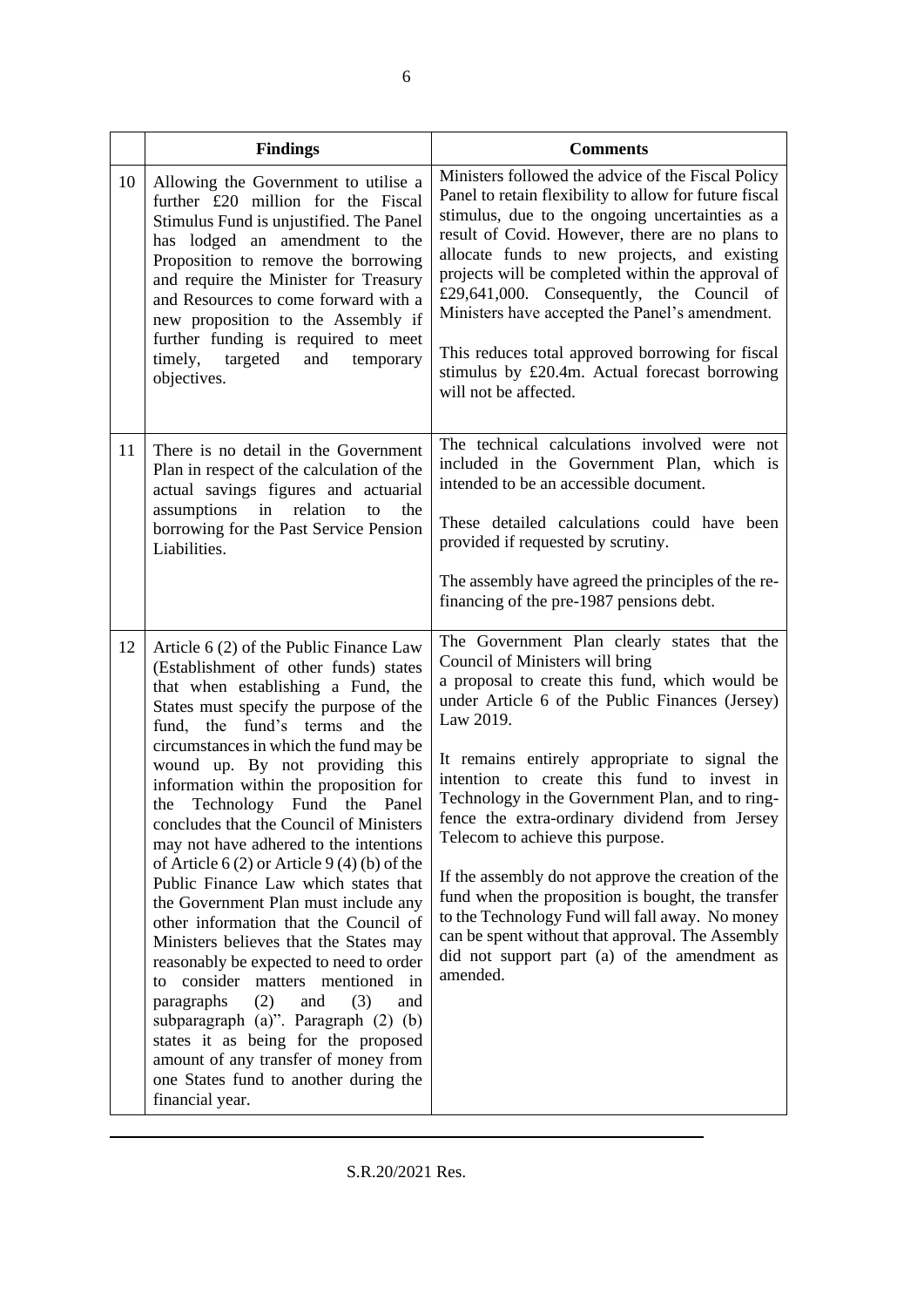|    | <b>Findings</b>                                                                                                                                                                                                                                                                                                                     | <b>Comments</b>                                                                                                                                                                                                                                                                                                                                                                                                                                                                                                                                                                                                                                                                                                                                                                                                                                                                            |
|----|-------------------------------------------------------------------------------------------------------------------------------------------------------------------------------------------------------------------------------------------------------------------------------------------------------------------------------------|--------------------------------------------------------------------------------------------------------------------------------------------------------------------------------------------------------------------------------------------------------------------------------------------------------------------------------------------------------------------------------------------------------------------------------------------------------------------------------------------------------------------------------------------------------------------------------------------------------------------------------------------------------------------------------------------------------------------------------------------------------------------------------------------------------------------------------------------------------------------------------------------|
| 13 | The extent to which Jersey manages to<br>strike an appropriate balance between<br>capital and current revenue spending<br>should be reviewed.                                                                                                                                                                                       | Levels of Capital and Revenue spend are<br>considered in each Government Plan in the<br>context on the Fiscal Framework, Public Finances<br>Law requirements and the financial strategy of the<br>Council of Ministers.                                                                                                                                                                                                                                                                                                                                                                                                                                                                                                                                                                                                                                                                    |
|    |                                                                                                                                                                                                                                                                                                                                     | The balance is likely to vary based on<br>circumstances in each plan - for example where<br>significant investment is needed in a new<br>Hospital.                                                                                                                                                                                                                                                                                                                                                                                                                                                                                                                                                                                                                                                                                                                                         |
| 14 | The Government of Jersey is proposing<br>a number of revenue programmes and<br>that<br>capital<br>projects<br>relate<br>to<br>Information Technology across<br>the<br>departments, with the total expenditure<br>equivalent to £65.4 million in 2022, and<br>£161.1 million over the life of the<br>Government Plan $2022 - 2025$ . | The Government Plan sets out the detail of the<br>Information Technology expenditure, including<br>which Department is accountable. The figures<br>represent incremental growth over and above the<br>2019 baseline, a year when virtually no<br>investment was made in Information Technology.<br>As such, the figures quoted not only include the<br>costs of current ongoing projects and programmes<br>but the revenue impact of those projects and<br>programmes completed since 2019 e.g. licenses,<br>additional staff costs, contracted services as well<br>as the anticipated costs of future projects and<br>programmes expected to commence by 2025.                                                                                                                                                                                                                            |
| 15 | The budget of Modernisation and<br>Digital requires greater oversight by the<br>Assembly. As seen with previous<br>Government spending on technology<br>projects there is a clear risk of costs of<br>programmes and projects escalating or<br>being duplicated if spending discipline<br>is not enabled.                           | The Modernisation & Digital budget has<br>considerable oversight and is reported upon<br>monthly. The overall budget is overseen at an<br>officer level by the Principal Accounting Officer<br>and the Accountable Officer for M&D (The COO)<br>and at a political level by the relevant Assistant<br>Chief Minister. Budgets are managed in line with<br>the Public Finance Manual and are subject to<br>external audit as part of the year end process.<br>On the major technology programmes monthly<br>results are prepared, validated and compared to<br>anticipated budget spend each month by the<br>designated GoJ Finance Business Partner. Once<br>the month end results are drafted these are shared<br>with the respective Programme Managers for<br>review and discussion. Final results are circulated<br>to the Accountable Officer and the respective<br>Programme Boards. |

7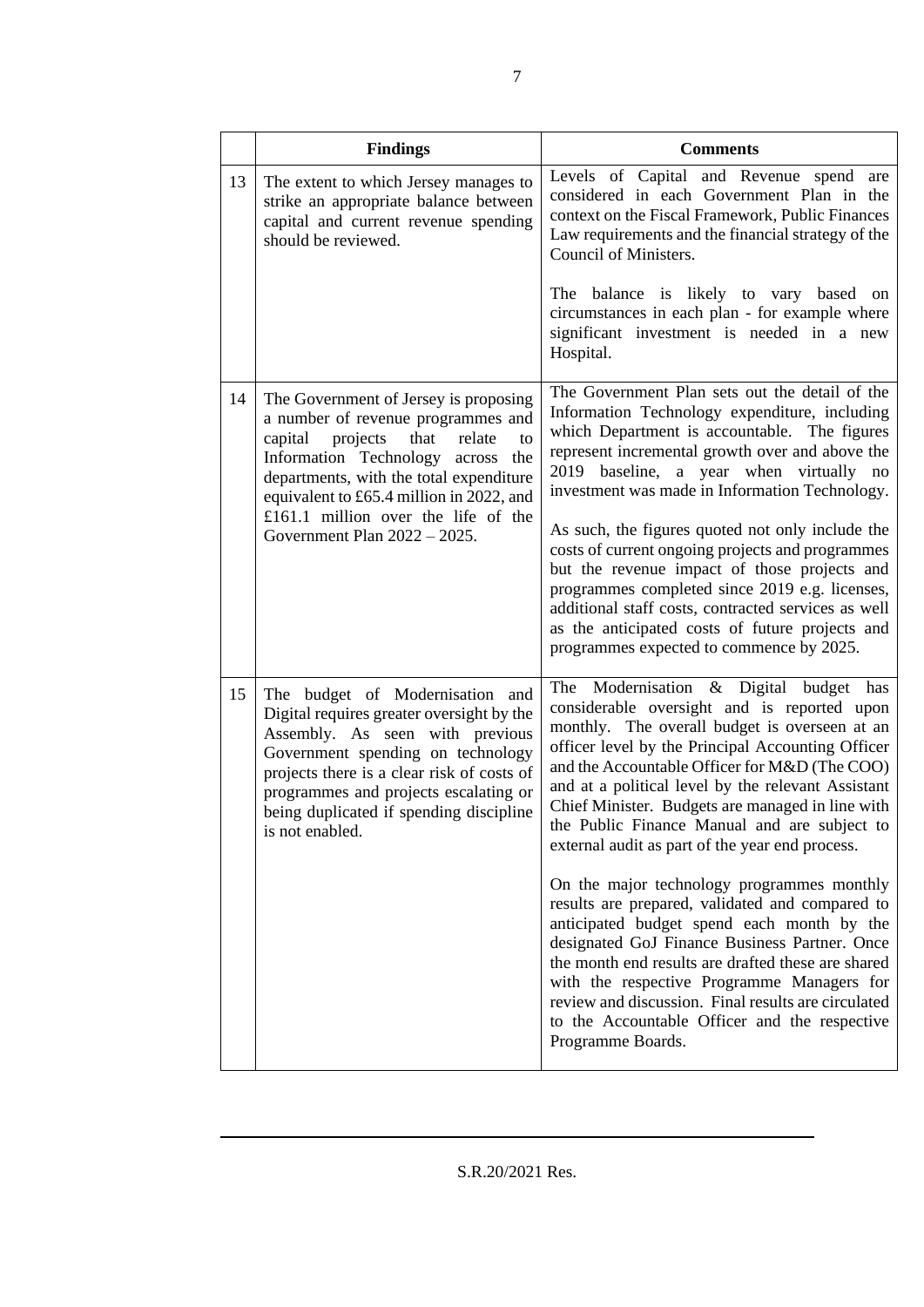|    | <b>Findings</b>                                                                                                                                                                                                                                                                                                                                | <b>Comments</b>                                                                                                                                                                                                                                                                                                                                                                                   |
|----|------------------------------------------------------------------------------------------------------------------------------------------------------------------------------------------------------------------------------------------------------------------------------------------------------------------------------------------------|---------------------------------------------------------------------------------------------------------------------------------------------------------------------------------------------------------------------------------------------------------------------------------------------------------------------------------------------------------------------------------------------------|
|    |                                                                                                                                                                                                                                                                                                                                                | All the above of which are reported in the Annual<br>Report & Accounts and the 6 Month Update<br>report as required under the Public Finances Law.                                                                                                                                                                                                                                                |
| 16 | Detailed, realistic and time bound<br>efficiency targets for all years should be<br>built into the four-year Government<br>Plan to support departments to plan how<br>they will achieve sustained efficiencies.                                                                                                                                | The rebalancing programme covers the whole<br>period of the plan, and delivery plans for delivery<br>of rebalancing on a recurring basis continue to be<br>developed and refined.                                                                                                                                                                                                                 |
| 17 | Information about unit<br>costs<br>and<br>exploration of different means<br>of<br>service should be explored further for<br>efficiencies.                                                                                                                                                                                                      | drive<br>continues<br>work<br>Government<br>to<br>to<br>efficiencies<br>through the<br>Rebalancing<br>and<br>efficiencies<br>programme for which<br>specific<br>departmental targets have been established over a<br>number of years. Measures to delivery these<br>efficiencies are based on available data and<br>projections.                                                                  |
|    |                                                                                                                                                                                                                                                                                                                                                | In addition, a programme of departmental Zero-<br>based budgeting reviews is in progress which<br>explores these lines of enquiry. However, data<br>quality and availability remain challenging. This<br>issue will only be addressed with investment in<br>systems infrastructure and the development of a<br>data strategy, which in turn will require focussed<br>resource and culture change. |
| 18 | The Target Operating Model of the<br>Modernisation and Digital Directorate<br>may not be fully met until 2025, with a<br>need expressed to add additional roles<br>as gaps and shortages are identified.                                                                                                                                       | The<br>Operating<br>Model<br>Target<br>has<br>been<br>implemented<br>and<br>recruitment<br>continues.<br>Following implementation of the 2020 operating<br>model, there have been substantial changes as a<br>result of ITS, and integration of areas such as<br>Health, Education and Police.                                                                                                    |
| 19 | It is forecast that the Staff Costs of the<br>Modernisation and Digital Directorate<br>will have underspent by £4.4 million<br>over 2020 to 2021, however it is still<br>anticipated that staff budget will remain<br>the same. The Panel holds concern that<br>this bolsters the Chief Operating Office<br>Head of Expenditure unnecessarily. | There have been challenges in recruiting to areas<br>of the Target Operating Model where specialist<br>skills are required such as architecture and<br>programme and project management. In these<br>areas there has been a requirement to bolster<br>substantive staff with external resources, and<br>underspend in staff costs has been re-profiled to<br>hired services.                      |
|    |                                                                                                                                                                                                                                                                                                                                                | Attempts to recruit continue and the ambition<br>remains to fill all substantive roles within M&D.<br>In 2022 staff expenses will increase compared to<br>2021 as a result of annualization of recent                                                                                                                                                                                             |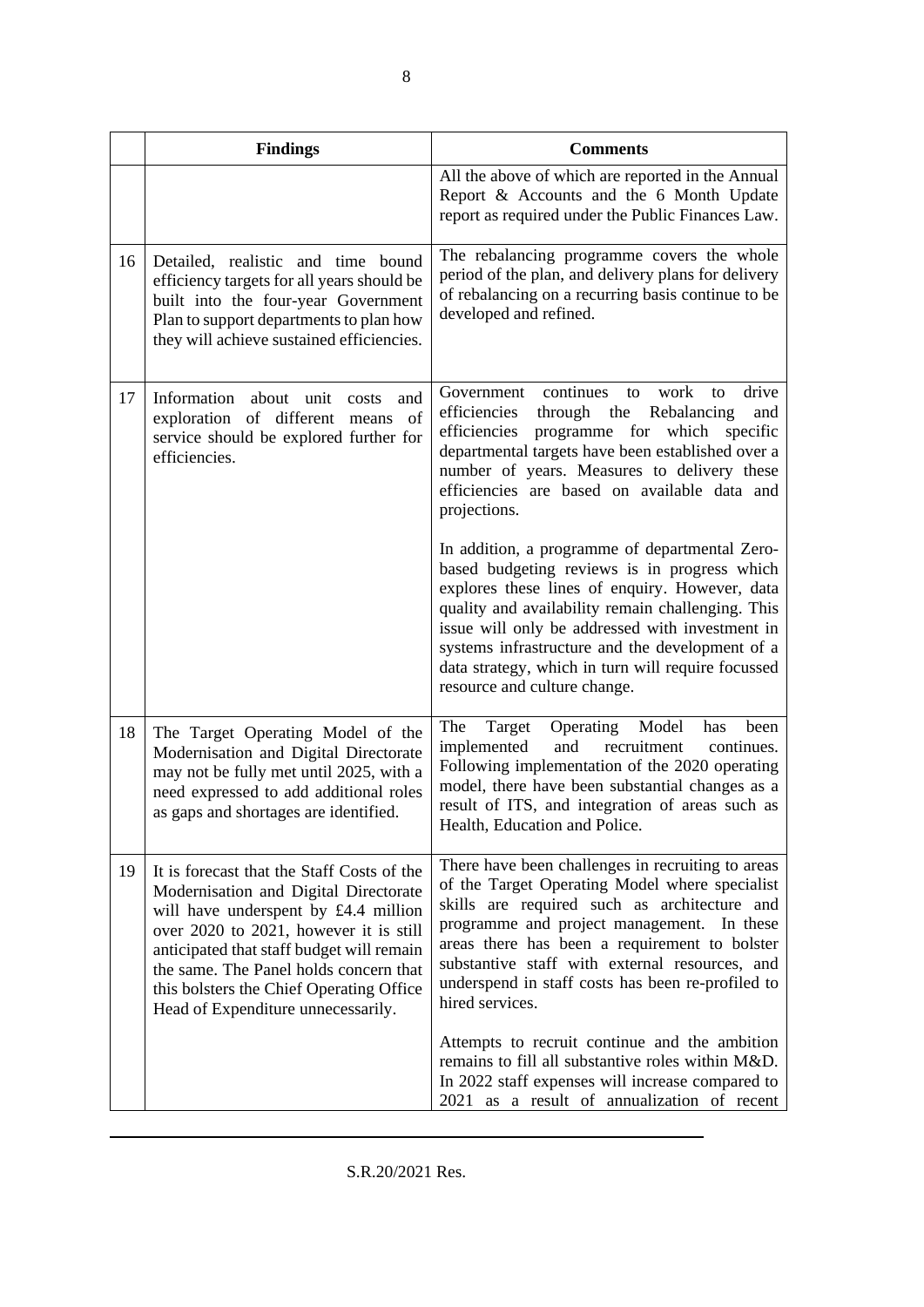|    | <b>Findings</b>                                                                                                                                                                                                                                                                                                                                               | <b>Comments</b>                                                                                                                                                                                                                                                                                                                                                                                                                                                                                                                                                                                                                                                                                                                                                                                                                              |
|----|---------------------------------------------------------------------------------------------------------------------------------------------------------------------------------------------------------------------------------------------------------------------------------------------------------------------------------------------------------------|----------------------------------------------------------------------------------------------------------------------------------------------------------------------------------------------------------------------------------------------------------------------------------------------------------------------------------------------------------------------------------------------------------------------------------------------------------------------------------------------------------------------------------------------------------------------------------------------------------------------------------------------------------------------------------------------------------------------------------------------------------------------------------------------------------------------------------------------|
|    |                                                                                                                                                                                                                                                                                                                                                               | recruitment and an expectation to fill vacant posts<br>and subsequently a reduction of Consultancy.                                                                                                                                                                                                                                                                                                                                                                                                                                                                                                                                                                                                                                                                                                                                          |
|    |                                                                                                                                                                                                                                                                                                                                                               | For 2021 the revenue outturn for M&D was £22m<br>against a budget of £22m, there was no<br>underspend.                                                                                                                                                                                                                                                                                                                                                                                                                                                                                                                                                                                                                                                                                                                                       |
| 20 | There has been a significant movement<br>of circa £10 million from proposed<br>allocation to the revenue programme<br>"Technology<br>Transformation<br>Programme" to capital projects. By<br>2024 the Project's funding bid will rise<br>to a similar level of that prior to the<br>transfer of this funding, and additional<br>funding bids can be expected. | Under the updated PFL it is possible to record the<br>total cost of projects on a single head of<br>expenditure, rather than splitting capital and<br>revenue elements. This change ensures that<br>revenue costs related to the implementation of a<br>project are captured alongside the associated<br>capital costs to show a more transparent view of a<br>project's implementation cost. The ongoing<br>revenue consequences of projects (e.g. licences)<br>are then reflected in the departmental Head of<br>Expenditure given that they form recurring<br>revenue requirements.<br>The transfers made in respect of the Technology<br>Transformation Project (TTP) allow the budgetary<br>allocations to better reflect the intended split<br>between project implementation costs and on-<br>going revenue consequences. They do not |
|    |                                                                                                                                                                                                                                                                                                                                                               | increase the overall funding allocated to the TTP.                                                                                                                                                                                                                                                                                                                                                                                                                                                                                                                                                                                                                                                                                                                                                                                           |
| 21 | The Chief Minister has not committed<br>to providing evidence of monetary<br>benefit<br>of<br>Technology<br>the<br>Transformation Programme,<br>it is<br>therefore difficult to ascertain value for<br>money.                                                                                                                                                 | The major technology investments between 2020<br>and 2023 have always been described as<br>foundational and established largely to address the<br>significant technology debt built up over the<br>previous decade or so. Whilst some programmes<br>will deliver quantifiable financial savings, risk<br>reduction, service improvements and avoided<br>future costs are a significantly bigger driver. For<br>example:                                                                                                                                                                                                                                                                                                                                                                                                                      |
|    |                                                                                                                                                                                                                                                                                                                                                               | The existing finance system dates back to 2005 is<br>no longer subject to a formal support agreement.<br>Were a significant issue to arise, then there is no<br>guarantee that it could be fixed and that could<br>leave the Government without any financial<br>records or ability to receive or make payments.                                                                                                                                                                                                                                                                                                                                                                                                                                                                                                                             |
|    |                                                                                                                                                                                                                                                                                                                                                               | Similarly, the direct cost of a successful cyber-<br>attack could be many millions of pounds but the<br>indirect costs, reputational, environmental and                                                                                                                                                                                                                                                                                                                                                                                                                                                                                                                                                                                                                                                                                      |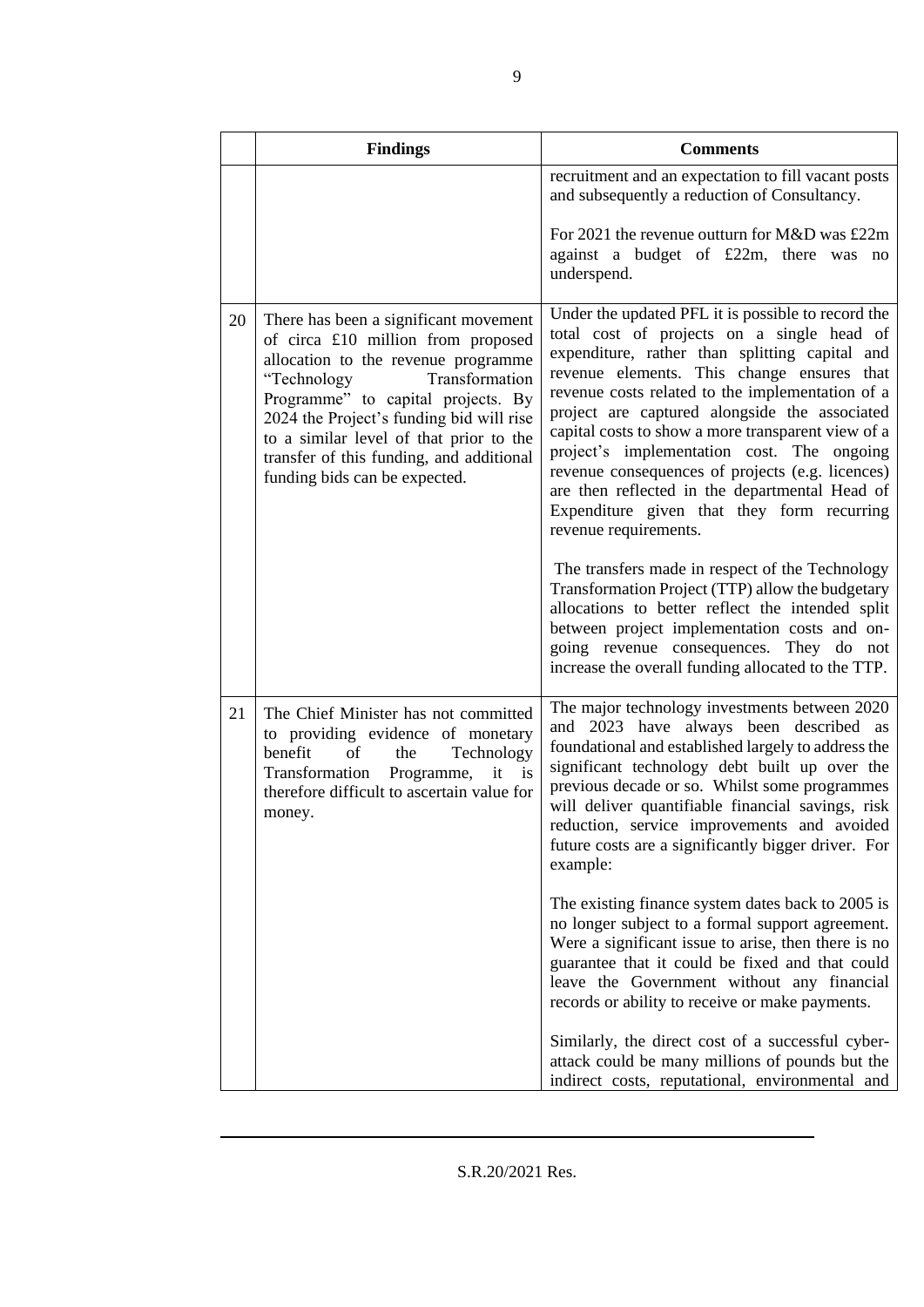|    | <b>Findings</b>                                                                                                                                                                                                                                                                                           | <b>Comments</b>                                                                                                                                                                                                                                                                                                                                                                                                                                                                                                                             |
|----|-----------------------------------------------------------------------------------------------------------------------------------------------------------------------------------------------------------------------------------------------------------------------------------------------------------|---------------------------------------------------------------------------------------------------------------------------------------------------------------------------------------------------------------------------------------------------------------------------------------------------------------------------------------------------------------------------------------------------------------------------------------------------------------------------------------------------------------------------------------------|
|    |                                                                                                                                                                                                                                                                                                           | potentially to human life could be significantly<br>greater.                                                                                                                                                                                                                                                                                                                                                                                                                                                                                |
|    |                                                                                                                                                                                                                                                                                                           | The MS Foundations Programme has enabled<br>staff to work more flexibly during the pandemic<br>and indeed allowed the Assembly to continue to<br>meet virtually. Had this programme not been<br>underway when the pandemic struck, the impact<br>on government and on the services it delivers to<br>islanders would have been considerable and the<br>costs of lost productivity substantial.                                                                                                                                              |
|    |                                                                                                                                                                                                                                                                                                           | Whilst the Electronic Document Management<br>System will deliver some financial savings,<br>principally related to the costs of moving vast<br>amounts of paper around the hospital, it will also<br>avoid the costs of building a store for paper<br>records in the new hospital and in the new<br>Headquarters building.                                                                                                                                                                                                                  |
| 22 | It is proposed the Capital Project MS<br>foundations receive a transfer of £4.4<br>"Technology<br>million<br>from<br>the<br>Transformation Programme" (GP20-<br>OI3-14) and that further funding will be<br>required for ongoing revenue costs<br>which will require resubmission in<br>subsequent plans. | As described in 20, the transfer of £4.4m took<br>place as a result of an internal budget reallocation<br>from the Technology Transformation Programme<br>(TTP) Head of Expenditure (HoE) to the MS<br>Foundations HoE. There is no overall impact on<br>the financial position as a result of this transfer.                                                                                                                                                                                                                               |
|    |                                                                                                                                                                                                                                                                                                           | Evolving technology requirements may result in a<br>requirement for additional monies which would<br>be requested through the standard business case<br>process.<br>The driver on this is related to the<br>headcount (internal staff and consultants) which is<br>directly attributed to the support required on all<br>GoJ department projects and will fluctuate over<br>time. The original funding was based on internal<br>staff only which has resulted to a shortfall in order<br>to cover cost for the additional support required. |
|    |                                                                                                                                                                                                                                                                                                           | See previous comment (18) of integration of<br>business areas such as Health, Education and<br>Police creating additional demand.                                                                                                                                                                                                                                                                                                                                                                                                           |
| 23 | The Integrated Tech Solution is now<br>estimated to cost £63 million compared<br>to £29.4 million agreed through the<br>Government Plan 2021-24.                                                                                                                                                          | Details of the proposed expenditure on the<br>Integrated Technology Solution are set out in the<br>Full Business Case which was approved in Q1<br>2021. This included a reconciliation to the initial<br>estimates set out in the Outline Business Case<br>(approved in Sept 2019) which was the basis for                                                                                                                                                                                                                                  |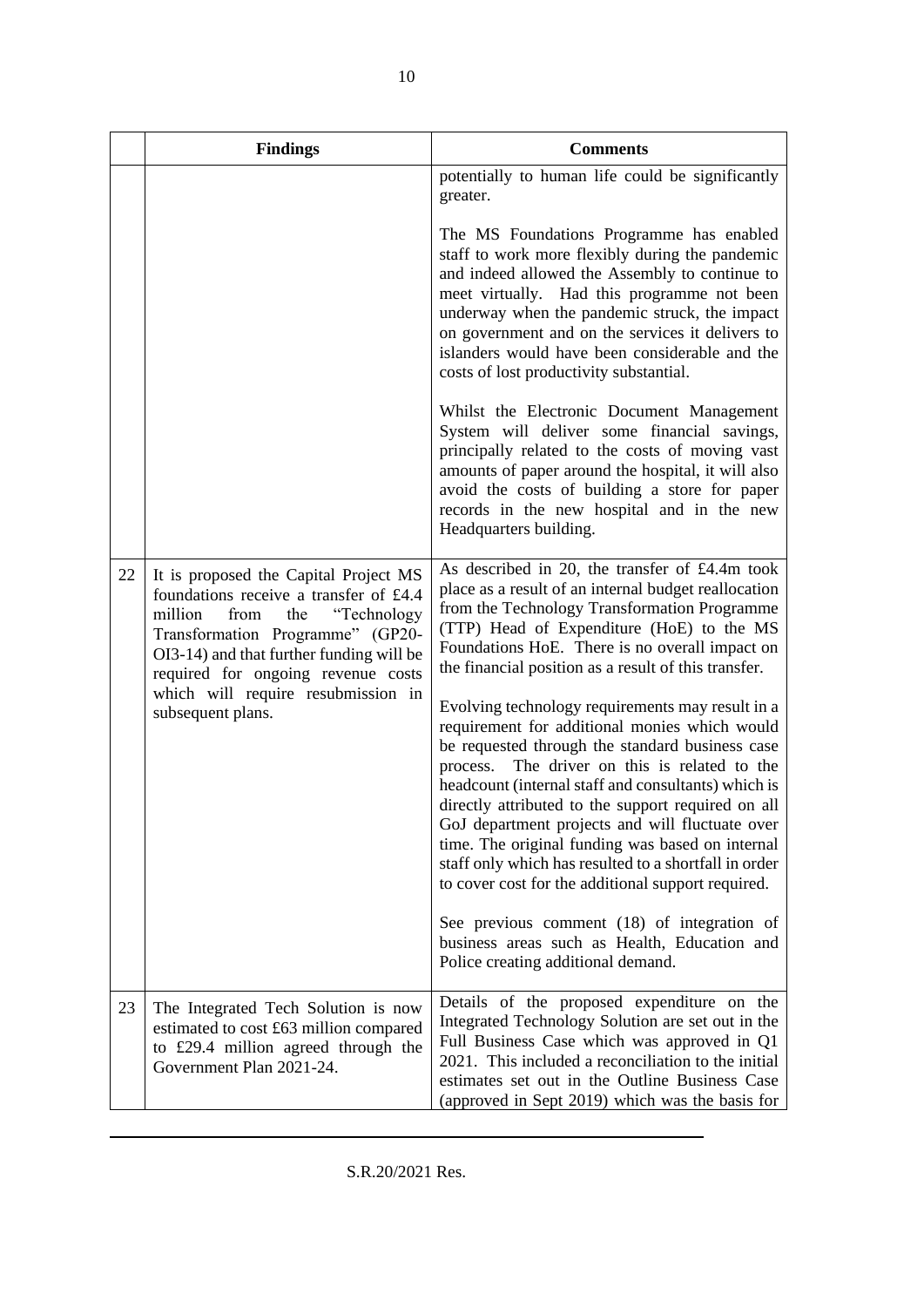|    | <b>Findings</b>                                                                                                                                                                                  | <b>Comments</b>                                                                                                                                                                                                                                                                                                                                                                                                                                                                                                                                                                                                                                                                                                                                                                                                                                                                                                                                                                                                                                                                                                                                                                                        |
|----|--------------------------------------------------------------------------------------------------------------------------------------------------------------------------------------------------|--------------------------------------------------------------------------------------------------------------------------------------------------------------------------------------------------------------------------------------------------------------------------------------------------------------------------------------------------------------------------------------------------------------------------------------------------------------------------------------------------------------------------------------------------------------------------------------------------------------------------------------------------------------------------------------------------------------------------------------------------------------------------------------------------------------------------------------------------------------------------------------------------------------------------------------------------------------------------------------------------------------------------------------------------------------------------------------------------------------------------------------------------------------------------------------------------------|
|    |                                                                                                                                                                                                  | the Government Plan 2021-24 (carried forward<br>from the 2020-23 Government Plan). The process<br>of moving from Outline to Full Business Case was<br>undertaken in line with the principles of the HM<br>Treasury Green Book.                                                                                                                                                                                                                                                                                                                                                                                                                                                                                                                                                                                                                                                                                                                                                                                                                                                                                                                                                                         |
| 24 | The<br>Electronic<br>Capital<br>Project<br>Solution<br>Document<br>Management<br>Additional will receive a transfer of<br>$£1.2$ million from revenue expenditure<br>in 2021.                    | Work was due to commence on the capital project<br>'Electronic Document Management Solution'<br>(EDMS) in 2021 but was delayed to 2022. The<br>£500,000 allocated in the Government Plan in<br>2021 has been moved to 2022. A transfer of<br>£700,000 has been moved from the TTP HOE to<br>EDMS HOE in 2022, as described in 20 above.<br>This is not an increase in overall expenditure, but<br>a reallocation of funding.                                                                                                                                                                                                                                                                                                                                                                                                                                                                                                                                                                                                                                                                                                                                                                           |
| 25 | The completion of the Cyber capital<br>project is predicted to be delayed to<br>2023, costing a stated £14.97 million. It<br>is anticipated that additional funding in<br>2023 will be required. | The underlying capital cost of the Cyber Security<br>programme remains unchanged at £13.8m with a<br>target completion date for end of 2022. The<br>additional cost of £1.17m has been moved from<br>the TTP HOE to Cyber HOE in 2022, as described<br>in 20 above.                                                                                                                                                                                                                                                                                                                                                                                                                                                                                                                                                                                                                                                                                                                                                                                                                                                                                                                                    |
| 26 | Additional funding has been proposed<br>for Revenue Jersey to meet backlogs for<br>transformational<br>work<br>and<br>the<br>pandemic.                                                           | Improved performance has been achieved during<br>the course of 2021 and is expected to continue<br>during 2022 as backlogs of work reduce which<br>arose over 2020 and 2021 (when Revenue Jersey<br>assisted thousands of taxpayers in financial<br>distress). Telephone service improved against<br>2020 performance thanks to additional resourcing<br>with over 66% of calls answered first time with an<br>average waiting time of just under 8 minutes<br>(comparable to HMRC performance in the UK)<br>and an average time to serve of just over 6<br>A "once and done" approach to<br>minutes.<br>answering<br>enquiries<br>has<br>been<br>tax<br>very<br>effective. 2020 tax assessing was completed in<br>the autumn of $2021 - a$ significant improvement<br>on 2019 assessing in 2020. This was assisted by<br>increased take-up of online filing (in its second<br>year of availability) by personal taxpayers – rising<br>to 43% in 2021 from 32% in 2020. Additionally,<br>Revenue Jersey's work to refresh and improve its<br>compliance programmes has yielded over £20<br>million in additional tax revenues arising from<br>taxpayer error and omissions when filing tax<br>returns. |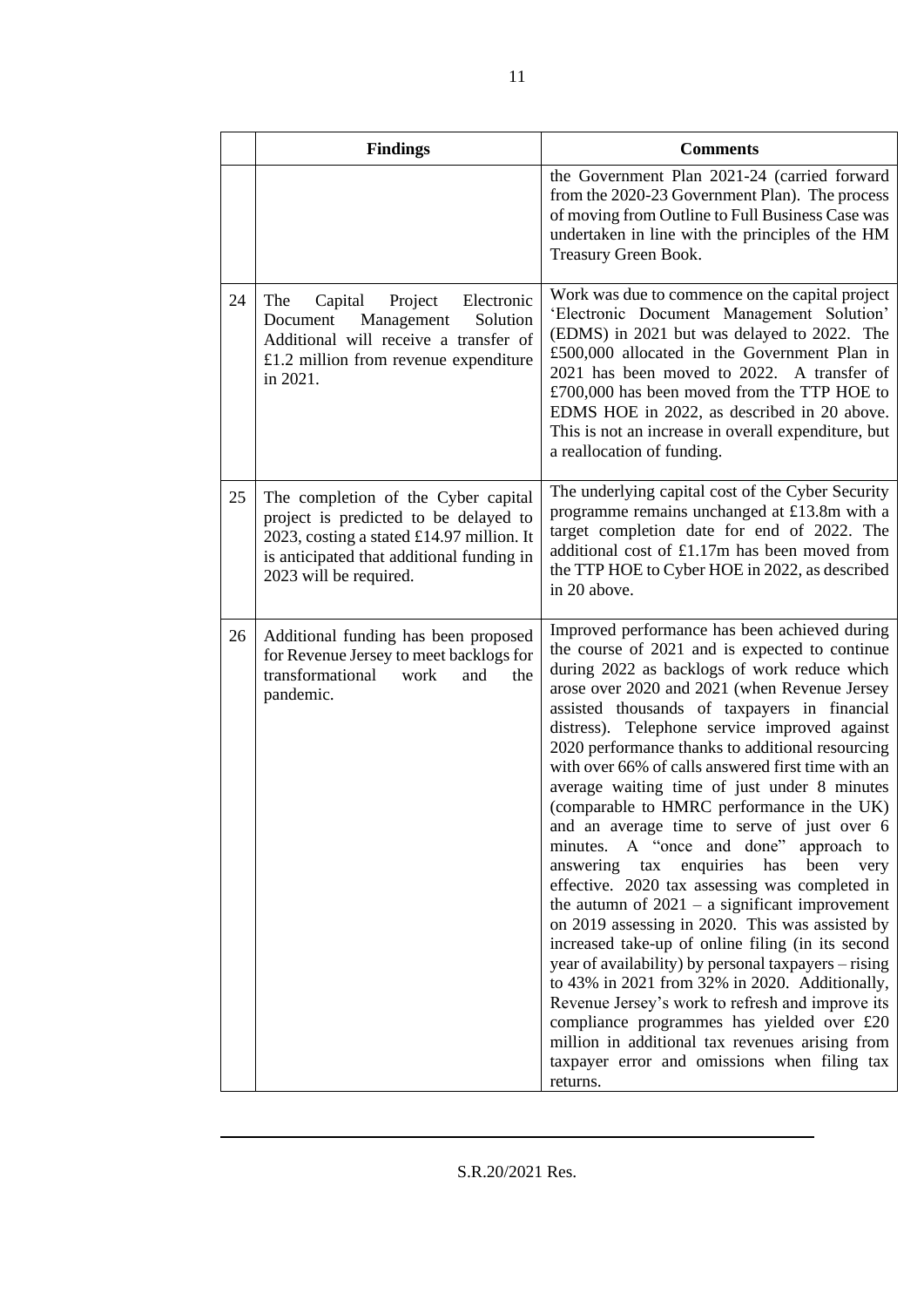|    | <b>Findings</b>                                                                                                                                                                                                                                                             | <b>Comments</b>                                                                                                                                                                                                                                                                 |
|----|-----------------------------------------------------------------------------------------------------------------------------------------------------------------------------------------------------------------------------------------------------------------------------|---------------------------------------------------------------------------------------------------------------------------------------------------------------------------------------------------------------------------------------------------------------------------------|
| 27 | Additional funding has been required to<br>meet further increase of insurance<br>costs, as new growth included in the<br>Government Plan 2021-24 did not<br>match requirements following more<br>hardening of the insurance market and a<br>claim made during the pandemic. | This is correct and reflects a growing trend of<br>higher insurance premiums that are anticipated in<br>coming years. A further transfer of funds from the<br>Consolidated Fund to the Insurance Fund has been<br>approved in 2022 to assist towards these<br>additional costs. |
| 28 | Funding to the previous revenue<br>programme "Building Revenue Jersey<br>Team" (GP20-OI3-01) been<br>reclassified to the capital project<br>'Revenue Transformation Programme<br>(Phase $3$ )'.                                                                             | See response to Recommendation 19.                                                                                                                                                                                                                                              |

### **RECOMMENDATIONS**

|   | <b>Recommendations</b>                                                                                                                                                                                                                                                                                                                                                                                                                                                                                       | To      | Accept/<br><b>Reject</b>                                     | <b>Comments</b>                                                                                                                                                                                                                                                                                                                                                                                     | <b>Target</b><br>date of<br>action/<br>completion |
|---|--------------------------------------------------------------------------------------------------------------------------------------------------------------------------------------------------------------------------------------------------------------------------------------------------------------------------------------------------------------------------------------------------------------------------------------------------------------------------------------------------------------|---------|--------------------------------------------------------------|-----------------------------------------------------------------------------------------------------------------------------------------------------------------------------------------------------------------------------------------------------------------------------------------------------------------------------------------------------------------------------------------------------|---------------------------------------------------|
| 1 | The Council of Ministers<br>should<br>review<br>and<br>consider amendments to<br>the Government Plan to<br>delivers<br>$-$ it<br>ensure<br>$\overline{a}$<br>strategic plan<br>which<br>provides greater clarity<br>the<br>rationale.<br>about<br>purpose and analytical<br>context of policy making<br>which will ensure the<br>Assembly<br>holds<br>sufficient information it<br>needs<br>the<br>to<br>agree<br>Government Plan as per<br>the requirements of the<br>Public Finances Law<br>(Jersey) 2019. | Co<br>M | Neither<br>accept<br>nor<br>reject<br>(already)<br>in place) | The Council of Ministers believe that the<br>Government Plan and accompanying<br>provide<br>sufficient<br>documents<br>do<br>information to allow the Assembly to<br>consider and agree the Government Plan.<br>However, government regularly reviews<br>the plan and any lessons learned, with<br>aim of delivering continuous<br>the<br>improvements to the plan and the<br>information provided. |                                                   |
| 2 | The Council of Ministers<br>must deliver results from<br>an updated cost of living<br>and household survey, a                                                                                                                                                                                                                                                                                                                                                                                                | Co<br>M | Neither<br>accept<br>nor<br>reject                           | As explained in response to finding 2,<br>the Chief Statistician aims to publish the<br>analyses from the 2019/20 LCHIS<br>dataset during Q1 2022.                                                                                                                                                                                                                                                  |                                                   |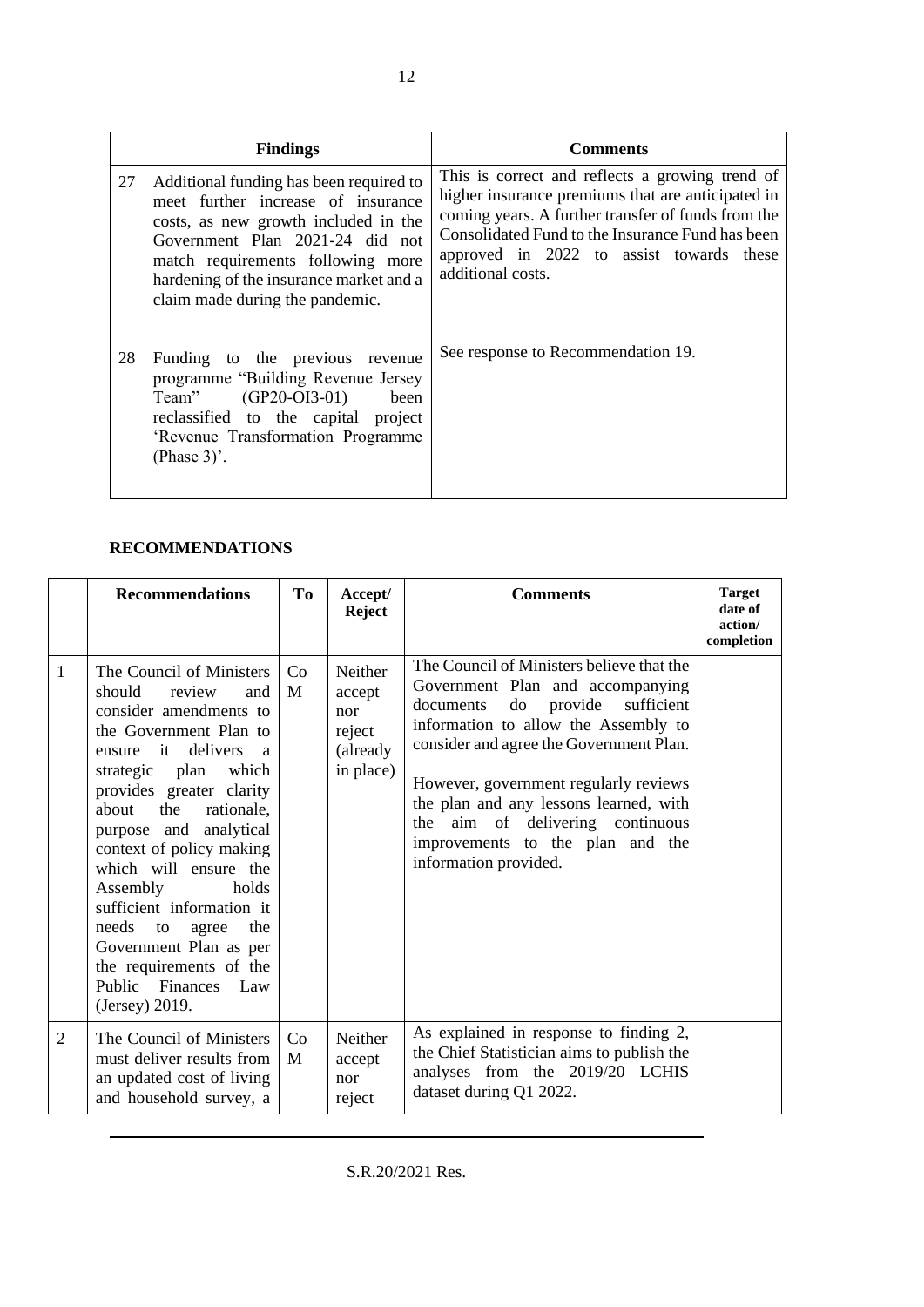|                | <b>Recommendations</b>                                                                                                                                                                                                                                                                                                                                                                                       | <b>To</b>                 | Accept/<br><b>Reject</b>                                    | <b>Comments</b>                                                                                                                                                                                                                                                                                                                                                                                                                                                                                                                                                                                                                                                                                                                                                                                                                                                                                                                                                                                                                                                                 | <b>Target</b><br>date of<br>action/ |
|----------------|--------------------------------------------------------------------------------------------------------------------------------------------------------------------------------------------------------------------------------------------------------------------------------------------------------------------------------------------------------------------------------------------------------------|---------------------------|-------------------------------------------------------------|---------------------------------------------------------------------------------------------------------------------------------------------------------------------------------------------------------------------------------------------------------------------------------------------------------------------------------------------------------------------------------------------------------------------------------------------------------------------------------------------------------------------------------------------------------------------------------------------------------------------------------------------------------------------------------------------------------------------------------------------------------------------------------------------------------------------------------------------------------------------------------------------------------------------------------------------------------------------------------------------------------------------------------------------------------------------------------|-------------------------------------|
|                | indicator<br>of<br>key<br>inequality,<br>the<br>to<br>assembly by the 31st<br>March 2022.                                                                                                                                                                                                                                                                                                                    |                           |                                                             | It is simply not possible to publish<br>analyses from the 2021/2022 LCHIS by<br>31 March as there will be insufficient<br>achieved sample to provide reliable<br>results. As explained in response to<br>finding 2, Statistics Jersey provisionally<br>expect a preliminary report from the<br>2021/22 survey to be released in August<br>2022.<br>It should be noted that under the<br>Statistics and Census (Jersey) Law 2018<br>the Chief Minister is prohibited from<br>influencing or instructing the Chief<br>Statistician in the collation of data or on<br>the form,<br>timing or methods<br>- of<br>dissemination of statistics. The Council<br>of Ministers are therefore not permitted<br>to instruct the Chief Statistician to<br>publish the LCHIS. Further information<br>available in the responses<br>is<br>to<br>WQ.145/2021, WQ.184/2021<br>and<br>$OQ.192/2021$ in which the<br>Chief<br>Minister expressed his desire to have the<br>data published but noted the legal<br>constraints preventing<br>from<br>him<br>compelling Statistics Jersey from doing | completion                          |
| $\mathfrak{Z}$ | The Minister for Treasury<br>Resources<br>and<br>must<br>deliver fiscal discipline<br>and confront the direction<br>of travel of the fiscal<br>arithmetic that<br>arises,<br>from<br>the<br>spending,<br>capital investment and<br>borrowing plans laid out<br>in the Proposition by<br>addressing the revenue<br>raising measures over the<br>medium term to provide<br>transparency<br>$\,$ on $\,$<br>the | Min<br>T&<br>$\mathbb{R}$ | Neither<br>accept<br>nor<br>reject<br>(already<br>in place) | SO.<br>The Government Plan followed the FPP<br>advice not to raise revenue measures in<br>the short-term.<br>The Fiscal Framework, Public Finance<br>requirements,<br>and<br>Law<br>the<br>recommendations of the FPP already<br>provide<br>financial<br>discipline:<br>for<br>example, with requirements for balanced<br>budgets in the medium term and not to<br>overdraw the Consolidated Fund.                                                                                                                                                                                                                                                                                                                                                                                                                                                                                                                                                                                                                                                                              |                                     |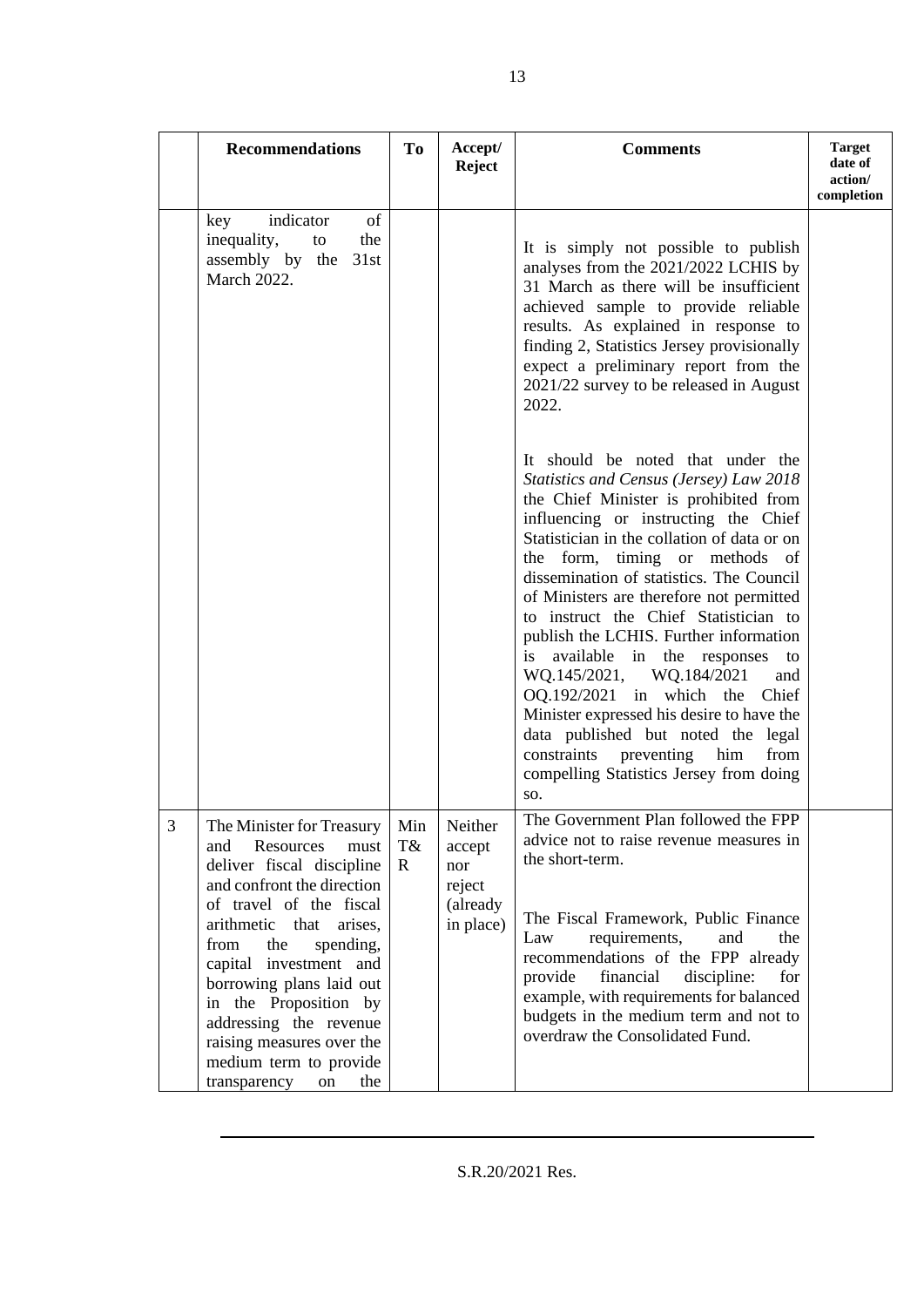|                | <b>Recommendations</b>                                                                                                                                                                                                                                                                                                                                       | To      | Accept/<br><b>Reject</b>           | <b>Comments</b>                                                                                                                                                                                                                                                                                                                                                                                                                                                         | <b>Target</b><br>date of<br>action/<br>completion |
|----------------|--------------------------------------------------------------------------------------------------------------------------------------------------------------------------------------------------------------------------------------------------------------------------------------------------------------------------------------------------------------|---------|------------------------------------|-------------------------------------------------------------------------------------------------------------------------------------------------------------------------------------------------------------------------------------------------------------------------------------------------------------------------------------------------------------------------------------------------------------------------------------------------------------------------|---------------------------------------------------|
|                | consequential impact for<br>taxpayers.                                                                                                                                                                                                                                                                                                                       |         |                                    |                                                                                                                                                                                                                                                                                                                                                                                                                                                                         |                                                   |
| $\overline{4}$ | The Council of Ministers<br>should<br>accept<br>the<br>proposed amendment of<br>the Panel to provide a<br>level increase in alcohol<br>duty to keep taxes low,<br>broad, simple and fair.                                                                                                                                                                    | Co<br>M | Neither<br>accept<br>nor<br>reject | The Council of Ministers notes that the<br>Assembly<br><b>States</b><br>supported<br>this<br>amendment, and the Finance (2022)<br>Budget)<br>Jersey Law<br>has<br>been<br>accordingly adjusted and adopted by the<br>States Assembly.                                                                                                                                                                                                                                   | 17/12/20<br>21                                    |
| 5              | The Council of Ministers<br>should<br>the<br>accept<br>proposed amendment of<br>the<br>Panel<br>to<br>place<br>additional<br>stamp<br>duty<br>properties<br>upon<br>purchased as a 'buy to let'<br>investment<br>property,<br>second home or holiday<br>home and specifically<br>owner-occupiers<br>assist<br>and first-time buyers to<br>purchase property. | Co<br>M | Neither<br>accept<br>nor<br>reject | The Council of Ministers notes that the<br><b>States</b><br>Assembly<br>this<br>supported<br>amendment<br>and plans<br>are<br>being<br>developed to bring proposals to the<br>Assembly<br><b>States</b><br>in<br>time<br>for<br>implementation from 1 January 2023.<br>This work will take precedence over the<br>wider review of the Stamp Duty regime.                                                                                                                | 31/12/20<br>22                                    |
| 6              | The Minister for Treasury<br>and Resources, mindful<br>of the removal of interest<br>relief on main resident<br>mortgages, should bring<br>forward a proposal to<br>implement<br>phased<br>$\mathbf{a}$<br>removal of Commercially<br>Let Property Tax Relief<br>by 31 December 2022.                                                                        | Co<br>M | Reject                             | It is impossible to calculate the economic<br>impact of this recommendation on<br>Jersey's economy without significant<br>work and stakeholder engagement. The<br>Government has no plans to conduct<br>such work in the near future. Revenue-<br>policy officials are now giving priority to<br>the delivery of the Panel's Amendment<br>22 relating to Stamp Duty.                                                                                                    | N/A                                               |
| $\tau$         | The Minister for Treasury<br>and Resources<br>should<br>produce a set of fiscal<br>rules which take account<br>for spending and focus on<br>accumulation<br>the<br>of<br>financial<br>assets<br>rather<br>than primarily focusing<br>on the sustainability of<br>debt and borrowing.                                                                         | Co<br>M | Reject                             | The Government Plan already includes a<br>Financial Strategy based on the Fiscal<br>Framework which is designed to take<br>account of the long-term sustainability<br>finances.<br>public<br>of<br>The<br>Fiscal<br>Framework will be reviewed before the<br>lodging of the next Government Plan.<br>This will be a fundamental input in the<br>next plan, and is a matter for the next<br>government. It is not appropriate to pre-<br>empt the outcome of the review. |                                                   |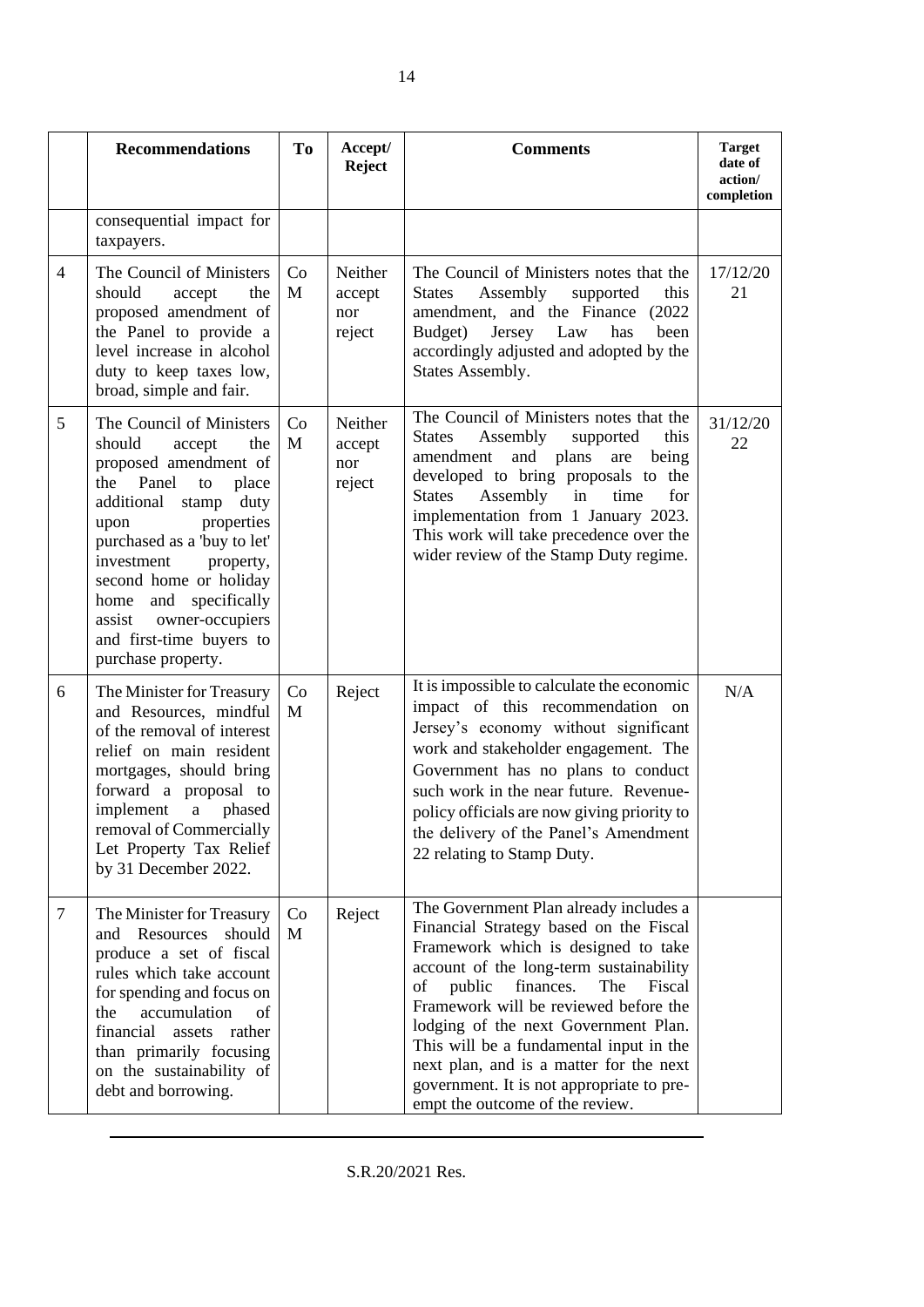|   | <b>Recommendations</b>                                                                                                                                                                                                                                                                  | To      | Accept/<br><b>Reject</b>           | <b>Comments</b>                                                                                                                                                                                                                                                                                                                                                                                                                                                                                                                                                                                                                                                                                                                                                                                                                                                                                                                                                                                                                                                                                                                                                                                                         | <b>Target</b><br>date of<br>action/<br>completion |
|---|-----------------------------------------------------------------------------------------------------------------------------------------------------------------------------------------------------------------------------------------------------------------------------------------|---------|------------------------------------|-------------------------------------------------------------------------------------------------------------------------------------------------------------------------------------------------------------------------------------------------------------------------------------------------------------------------------------------------------------------------------------------------------------------------------------------------------------------------------------------------------------------------------------------------------------------------------------------------------------------------------------------------------------------------------------------------------------------------------------------------------------------------------------------------------------------------------------------------------------------------------------------------------------------------------------------------------------------------------------------------------------------------------------------------------------------------------------------------------------------------------------------------------------------------------------------------------------------------|---------------------------------------------------|
|   |                                                                                                                                                                                                                                                                                         |         |                                    | Given that this<br>Government Plan<br>included new borrowing it was entirely<br>appropriate that there was a focus on<br>ensuring that the borrowing<br>was<br>sustainable and that<br>for<br>strategies<br>repayment was in place.                                                                                                                                                                                                                                                                                                                                                                                                                                                                                                                                                                                                                                                                                                                                                                                                                                                                                                                                                                                     |                                                   |
|   |                                                                                                                                                                                                                                                                                         |         |                                    | The Minister continues to note the<br>advice of the FPP in terms of the<br>appropriate level of Reserves, but also<br>that now is not the time to be taking<br>action. The strength of Reserves remains<br>an important pillar of our finances and<br>will continue to be a part of future plans.                                                                                                                                                                                                                                                                                                                                                                                                                                                                                                                                                                                                                                                                                                                                                                                                                                                                                                                       |                                                   |
| 8 | The Council of Ministers<br>should<br>higher<br>set<br>expectations<br>and<br>reconsider its acceptance<br>of a BBB Standard and<br>Poor credit rating as the<br>minimum<br>standard.<br>A<br>higher rate should be<br>used instead to minimise<br>its business and financial<br>risks. | Co<br>M | Neither<br>accept<br>nor<br>reject | There is no reference to acceptance of a<br>BBB credit rating in the Government<br>Plan 2022-25. The Debt Framework<br>$(R.132/2021)$ published in August 2021<br>sets the States of Jersey's credit rating as<br>a 'reporting metric' which forms part of<br>the wider Debt Strategy. The "BBB"<br>rating referred to is not an acceptance of<br>a lower rating, it simply sets the<br>boundary by which bonds are considered<br>"investment grade", above which the<br>States bonds will remain attractive to the<br>widest possible range of investors. In<br>reality, the Council of Ministers aspire<br>for Jersey to have the highest credit<br>rating possible, noting that the setting of<br>such a rating is undertaken by an external<br>body and is dependent on several factors.<br>There are several stages between the<br>current rating of AA- and BBB- which<br>afford<br>opportunities to re-consider<br>Jersey's approach to economic growth<br>and debt issuance to mitigate any<br>negative effects on the credit rating.<br>The Debt Strategy is due to be updated<br>in 2022 once new debt has been issued<br>and consideration will be given by the<br>Minister<br>for<br>Treasury<br>and<br>new | End Q3<br>2022                                    |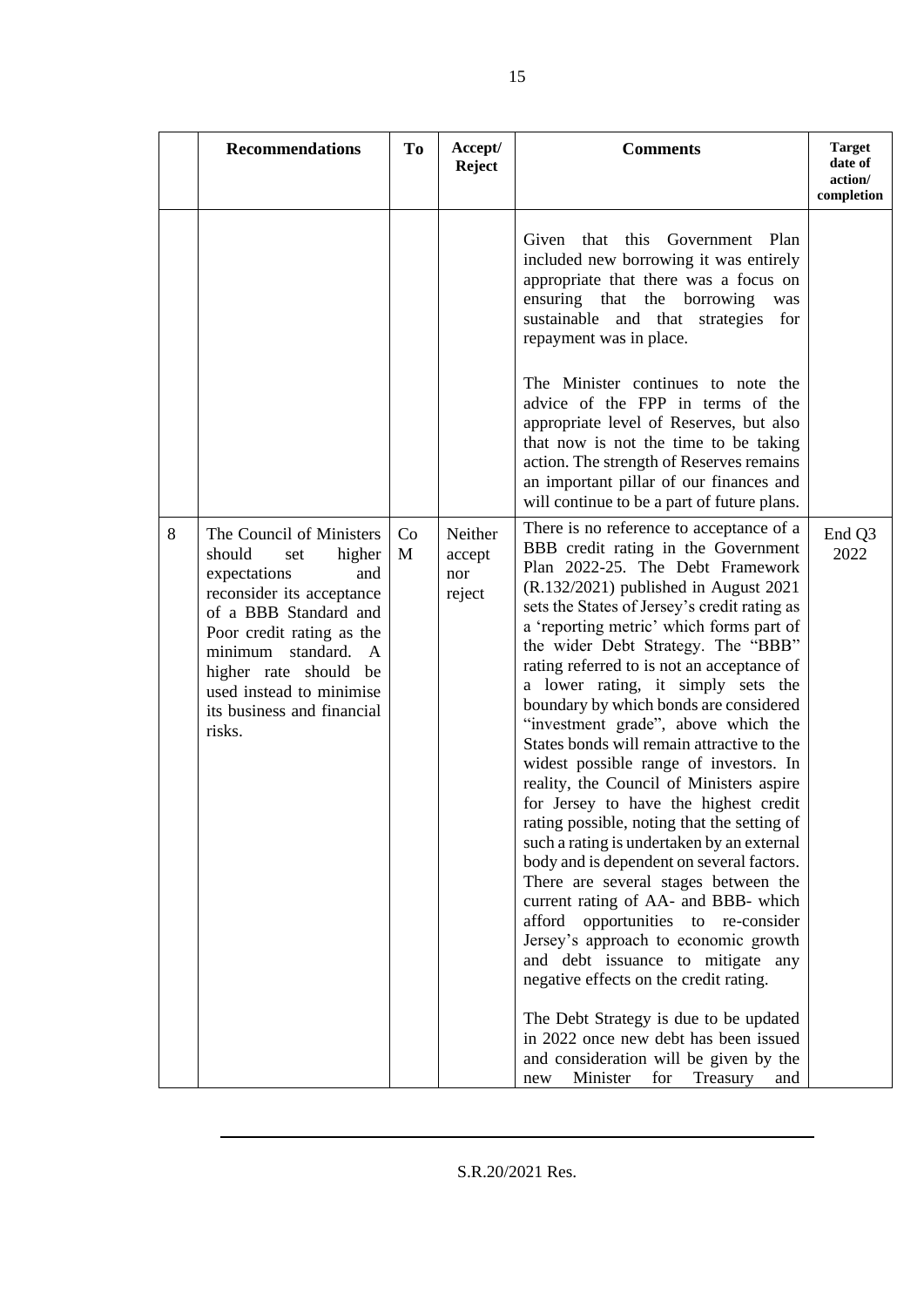|    | <b>Recommendations</b>                                                                                                                                                                                                                                                                                                            | To                        | Accept/<br><b>Reject</b> | <b>Comments</b>                                                                                                                                                                                                                                                                                                                                                                                                                                                                                                                                          | <b>Target</b><br>date of<br>action/<br>completion |
|----|-----------------------------------------------------------------------------------------------------------------------------------------------------------------------------------------------------------------------------------------------------------------------------------------------------------------------------------|---------------------------|--------------------------|----------------------------------------------------------------------------------------------------------------------------------------------------------------------------------------------------------------------------------------------------------------------------------------------------------------------------------------------------------------------------------------------------------------------------------------------------------------------------------------------------------------------------------------------------------|---------------------------------------------------|
|    |                                                                                                                                                                                                                                                                                                                                   |                           |                          | Resources whether to re-assess this<br>metric.                                                                                                                                                                                                                                                                                                                                                                                                                                                                                                           |                                                   |
| 9  | Minister<br>should<br>The<br>provide a report to the<br>Assembly by the 31st<br>March<br>2022<br>which<br>confirms the impact of<br>the Fiscal Stimulus Fund.<br>should<br>consider<br>It<br>process, value for money<br>and provide learnings<br>against<br>the<br>Fund<br>objective of being timely,<br>targeted and temporary. | Min<br>T&<br>$\mathbf{R}$ | Reject                   | There are regular reporting deadlines set<br>out in the Fiscal Stimulus proposition<br>which cover the progress of the projects<br>against the objectives of the Fund. This<br>will consider the 3T criteria and value for<br>money. As part of the final review it is<br>intended to consider the process and the<br>learnings over the time of the Fund.<br>The final report will be presented at a<br>time appropriate to provide complete<br>information to the Assembly.                                                                            |                                                   |
| 10 | The Council of Ministers<br>should<br>accept<br>the<br>proposed amendment of<br>the Panel to reduce the<br>borrowing capability for<br>the purpose of Fiscal<br>Stimulus Fund.                                                                                                                                                    | Co<br>M                   | Accept                   | Ministers had followed the advice of the<br>Fiscal Policy Panel to retain flexibility to<br>allow for future fiscal stimulus, due to<br>the ongoing uncertainties as a result of<br>Covid. However, there are no plans to<br>allocate funds to new projects, and<br>existing projects will be completed<br>within the approval of £29,641,000.<br>Consequently, the Council of Ministers<br>accepted the Panel's amendment.<br>This reduces total approved borrowing<br>for fiscal stimulus by £20.4m. Actual<br>forecast borrowing will not be affected |                                                   |
| 11 | Detail in respect of the<br>calculation of the actual<br>figures<br>savings<br>and<br>assumptions for the Past<br>Service<br>Pension<br>Liabilities<br>refinancing<br>must be provided to the<br>Assembly prior to the<br>debate of the Proposition.                                                                              | Min<br>T&<br>$\mathbf{R}$ | Reject                   | Due to the timing of the release of this<br>Scrutiny Report it was not practical to<br>provide the information prior to the<br>debate.<br>If the information had been requested<br>earlier the Minister would have been<br>happy to provide more detail.                                                                                                                                                                                                                                                                                                 |                                                   |
| 12 | The Council of Ministers<br>should<br>accept<br>the<br>proposed amendment of<br>the Panel to remove the                                                                                                                                                                                                                           | Co<br>M                   | Reject                   | The Council of Ministers amended this<br>amendment.                                                                                                                                                                                                                                                                                                                                                                                                                                                                                                      |                                                   |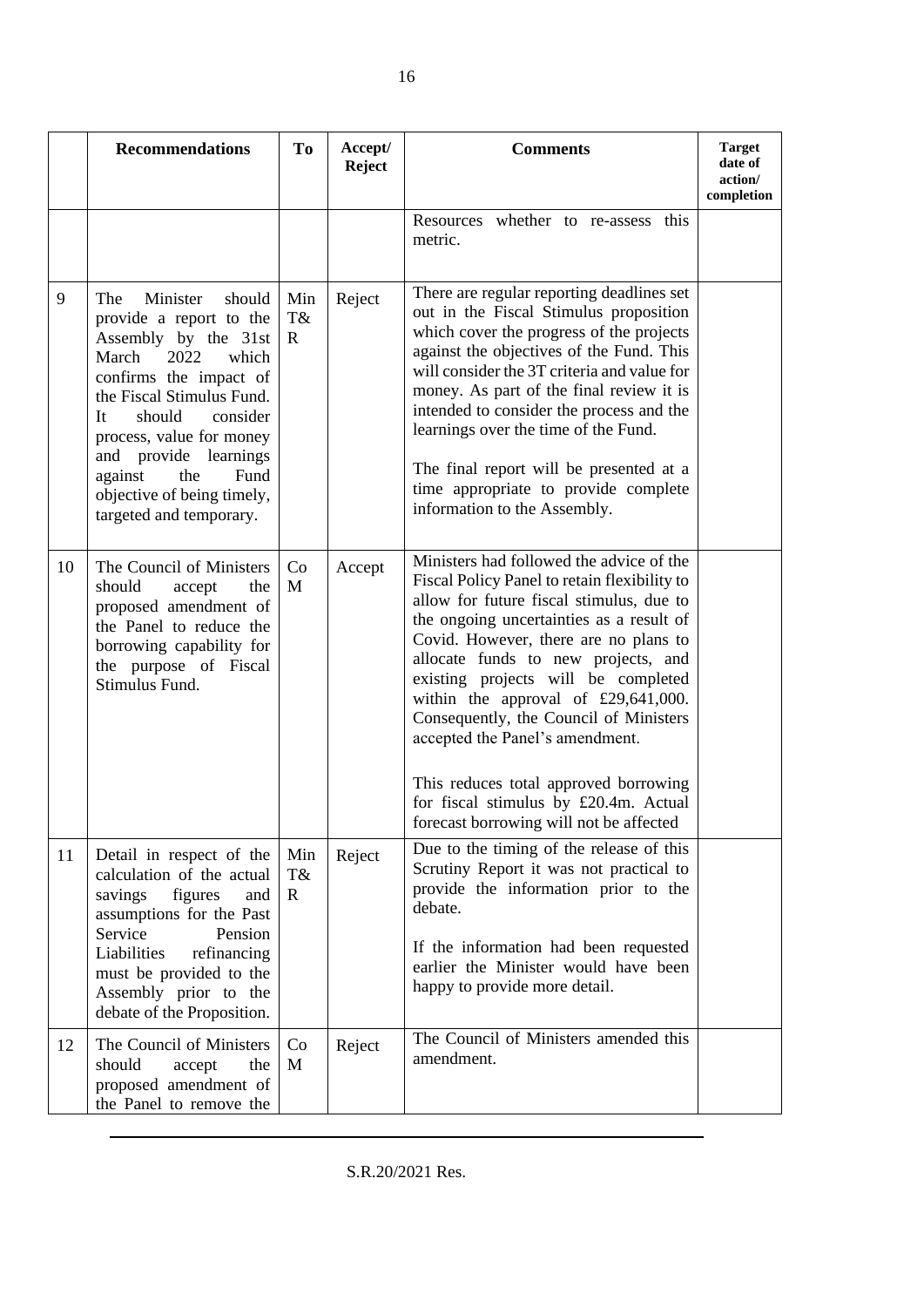|    | <b>Recommendations</b>                                                                                                                                                                                                                                                                                                                                               | <b>To</b>                | Accept/<br><b>Reject</b> | <b>Comments</b>                                                                                                                                                                                                                                                                                                                                                                                                                                                                                                                                                              | <b>Target</b><br>date of<br>action/<br>completion |
|----|----------------------------------------------------------------------------------------------------------------------------------------------------------------------------------------------------------------------------------------------------------------------------------------------------------------------------------------------------------------------|--------------------------|--------------------------|------------------------------------------------------------------------------------------------------------------------------------------------------------------------------------------------------------------------------------------------------------------------------------------------------------------------------------------------------------------------------------------------------------------------------------------------------------------------------------------------------------------------------------------------------------------------------|---------------------------------------------------|
|    | Technology<br>Fund<br>transfer from P.90/2021<br>pending<br>further<br>information.                                                                                                                                                                                                                                                                                  |                          |                          | Council agreed that the purpose and<br>terms of the Fund will come back to the<br>Assembly in a proposition, which was<br>always intended.<br>Council were pleased that the Assembly<br>agreed to maintain the Transfer to the<br>Technology Fund<br>(subject)<br>to<br>the<br>agreement of the creation of the fund) to<br>signal our support for this important area<br>of the economy.                                                                                                                                                                                    |                                                   |
| 13 | The Minister for Treasury<br>and Resources, prior to<br>the<br>next<br>Government<br>Plan, should carry out a<br>review of the extent to<br>which Jersey manages to<br>strike<br>appropriate<br>${\rm an}$<br>balance between capital<br>and<br>revenue<br>current<br>spending, the findings of<br>which should be included<br>within<br>future<br>Government Plans. | Min<br>T&<br>$\mathbf R$ | Reject                   | Levels of Capital and Revenue spend are<br>considered in each Government Plan in<br>the context on the Fiscal Framework,<br>Public Finances Law requirements and<br>the financial strategy of the Council of<br>Ministers.<br>The balance is likely to vary based on<br>circumstances in each plan - for example<br>where significant investment is needed<br>in a new Hospital.<br>The Minister does not accept that a<br>separate review would be a good use of<br>resource in advance of the Government<br>Plan. The balance will however be<br>considered in GP process. |                                                   |
| 14 | Chief<br>The<br>Minister<br>should review use of<br>funds within the Chief<br>Operating<br>Office,<br>including<br>the<br>Modernisation<br>and<br>Digital Department and<br>provide the Assembly, by<br>2022<br>May<br>with<br>a<br>breakdown of and reason<br>for spends within that<br>Department,<br>with<br>particular prominence of<br>divergence<br>of<br>any  | CM                       | Reject                   | The Chief Minister and the relevant<br>Assistant Chief Minister regularly<br>reviews the financial performance of the<br>Department, as part of the established<br>financial reporting process. With regards<br>to the specific query around the transfer<br>between the TTP and Projects $-$ in the<br>original Government Plan Revenue<br>elements of various IT projects were<br>included in the TTP. These have been<br>transferred to better show the total costs<br>of projects - this is fundamentally a<br>change in presentation, rather than a<br>change of use.   |                                                   |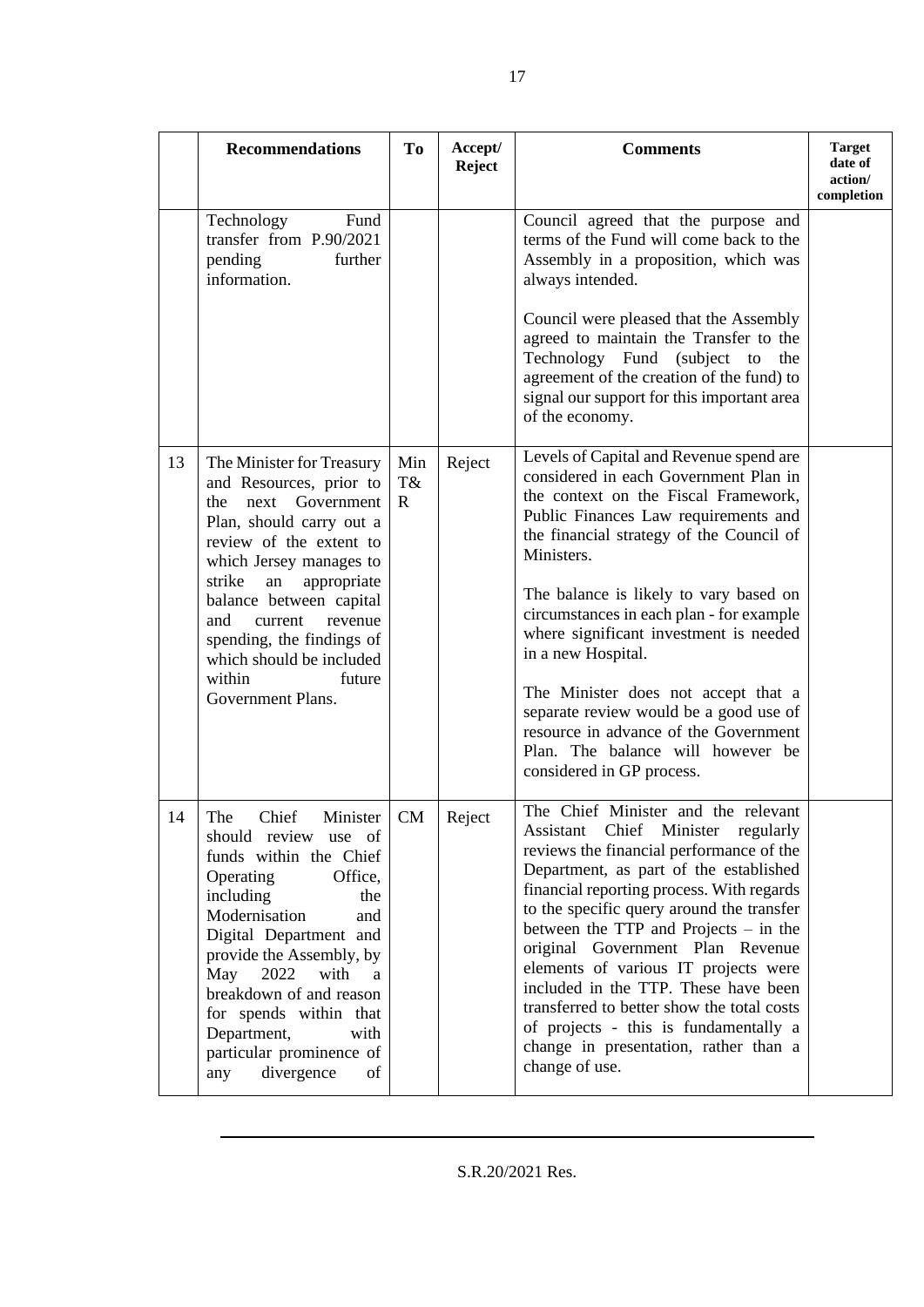|    | <b>Recommendations</b>                                                                                                                                                                                                                                                                                                                                                                                                                                                    | T <sub>o</sub> | Accept/<br><b>Reject</b> | <b>Comments</b>                                                                                                                                                                                                                                                                                                                                                                                                                                                                                                                                                                                                                                                                                                                                                                                                                                                                                                                                                                                                                                                                                                    | <b>Target</b><br>date of<br>action/ |
|----|---------------------------------------------------------------------------------------------------------------------------------------------------------------------------------------------------------------------------------------------------------------------------------------------------------------------------------------------------------------------------------------------------------------------------------------------------------------------------|----------------|--------------------------|--------------------------------------------------------------------------------------------------------------------------------------------------------------------------------------------------------------------------------------------------------------------------------------------------------------------------------------------------------------------------------------------------------------------------------------------------------------------------------------------------------------------------------------------------------------------------------------------------------------------------------------------------------------------------------------------------------------------------------------------------------------------------------------------------------------------------------------------------------------------------------------------------------------------------------------------------------------------------------------------------------------------------------------------------------------------------------------------------------------------|-------------------------------------|
|    | previously<br>stated<br>budgets.                                                                                                                                                                                                                                                                                                                                                                                                                                          |                |                          | Reporting on departmental expenditure<br>is already included in the half-yearly<br>report to the States, the Annual Report<br>and<br>Departmental<br>and<br>Accounts<br>Performance Reports. It is also reported<br>in the regular corporate financial<br>monitoring reports, which are available<br>to scrutiny. Given these well-established<br>reporting mechanisms, the<br>Chief<br>Minister does not accept that providing<br>an additional report on M&D to the<br>Assembly by May 2022 is the highest<br>priority and so cannot accept the<br>recommendation. However, we will<br>continue to work with Scrutiny to help<br>them understand the breakdown of spend<br>within M&D.<br>It is considered that the level of financial<br>detail included in the Government Plan<br>and Annex are appropriate for the<br>approval funding - being in line with<br>Accountability at the top tiers of<br>Government. However, we will continue<br>to review how Departmental Business<br>Plans and Performance Reports present<br>financial information to improve the<br>links between finances, the delivery of | completion                          |
| 15 | Before the end of this<br>political term, the Chief<br>deliver<br>Minister must<br>outcome-based<br>accountability of Digital<br>and IT investment across<br>Government. This should<br>include<br>quantifiable<br>baselines<br>and<br>public<br>communications on how<br>this<br>expenditure<br><i>is</i><br>making a tangible benefit<br>to the operation and<br>deliverance<br>of public<br>services to avoid any<br>double spend for<br>the<br>incoming Council<br>of | CM             | Reject                   | services and performance.<br>Accountability<br>Information<br>for<br>Technology spend is set out in the<br>Government Plan which shows which<br>Department and,<br>therefore,<br>which<br>Accountable Officer is accountable for<br>each project and programme for which<br>funding has been requested.<br>The<br>progress and outcomes of these projects<br>and programmes are reported in the half<br>year report and in the Annual Report and<br>Accounts.<br>However, work is already underway to<br>highlight how<br>the Government's<br>investments, more generally, are making<br>a tangible benefit to the operation and<br>deliverance of public services and this                                                                                                                                                                                                                                                                                                                                                                                                                                        |                                     |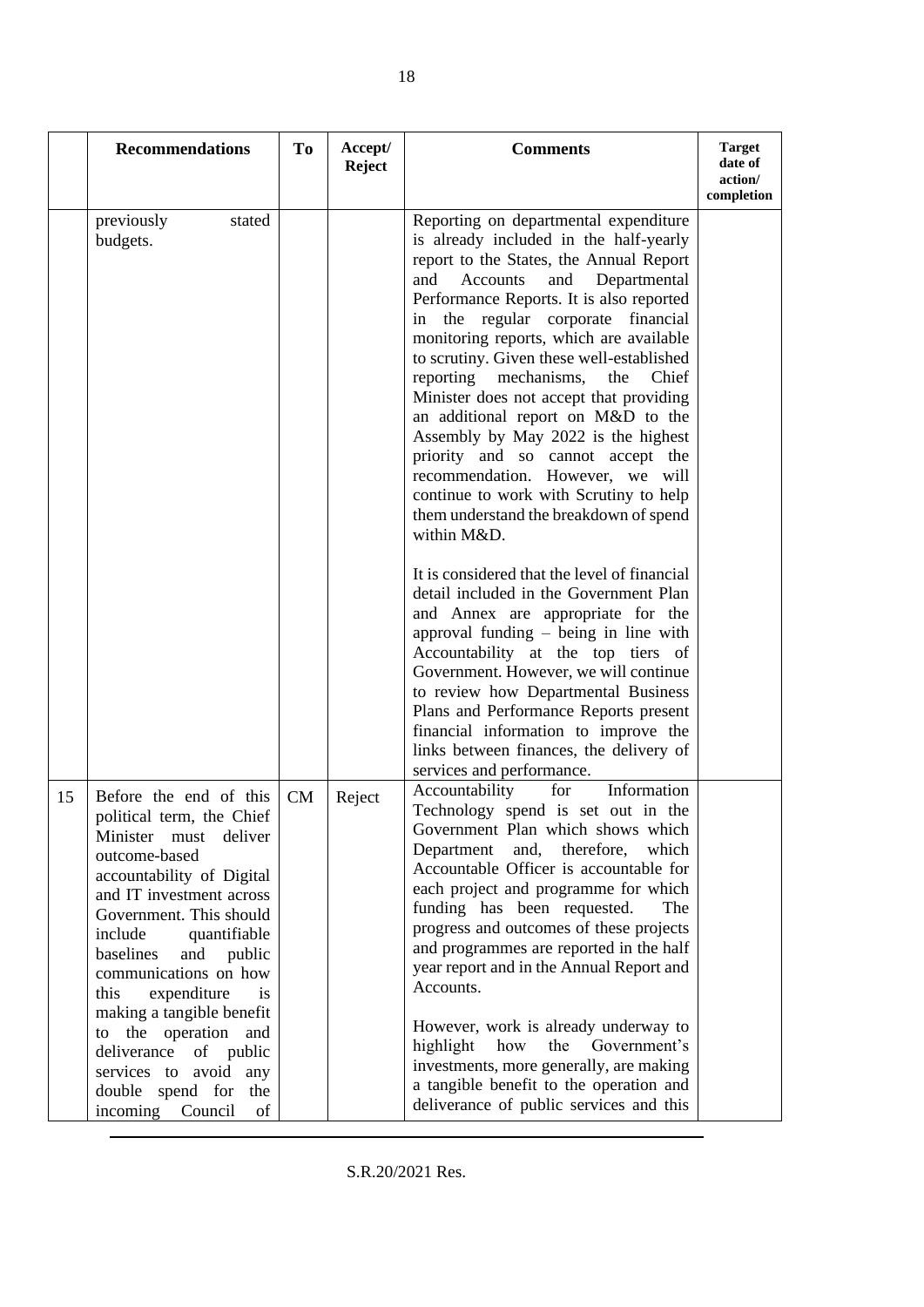|    | <b>Recommendations</b>                                                                                                                                                                                                                                                                                                                                              | T <sub>0</sub> | Accept/<br><b>Reject</b> | <b>Comments</b>                                                                                                                                                                                                                                                                                                                                                                                                                                                                                                                                                                                                                                                                                                                                                                                                                                                                                                                                                                                                                                                                                                                                                                                                                                                                                                                                                                                                                                                                                                                                                                                                                                                          | <b>Target</b><br>date of<br>action/<br>completion |
|----|---------------------------------------------------------------------------------------------------------------------------------------------------------------------------------------------------------------------------------------------------------------------------------------------------------------------------------------------------------------------|----------------|--------------------------|--------------------------------------------------------------------------------------------------------------------------------------------------------------------------------------------------------------------------------------------------------------------------------------------------------------------------------------------------------------------------------------------------------------------------------------------------------------------------------------------------------------------------------------------------------------------------------------------------------------------------------------------------------------------------------------------------------------------------------------------------------------------------------------------------------------------------------------------------------------------------------------------------------------------------------------------------------------------------------------------------------------------------------------------------------------------------------------------------------------------------------------------------------------------------------------------------------------------------------------------------------------------------------------------------------------------------------------------------------------------------------------------------------------------------------------------------------------------------------------------------------------------------------------------------------------------------------------------------------------------------------------------------------------------------|---------------------------------------------------|
|    | Ministers to understand<br>what has been achieved.                                                                                                                                                                                                                                                                                                                  |                |                          | include<br>will<br>the<br>investments<br>in<br>Information Technology.                                                                                                                                                                                                                                                                                                                                                                                                                                                                                                                                                                                                                                                                                                                                                                                                                                                                                                                                                                                                                                                                                                                                                                                                                                                                                                                                                                                                                                                                                                                                                                                                   |                                                   |
| 16 | The Council of Ministers<br>should provide, in the<br>next Government Plan,<br>information about unit<br>costs of public services<br>exploration<br>and<br>of<br>different means of service<br>to the public, this may<br>include<br>active<br>benchmarking,<br>comparison between the<br>public service and private<br>sector,<br>to<br>aid<br>in<br>transparency. | Co<br>M        | Reject                   | Unit costing:<br>The GoJ does not currently have a<br>system in place to support activity-based<br>costing across all its services. There are<br>specific business areas for which more<br>granular information can be provided,<br>for example HCS PLICS (Person Level<br>Information & Costing System).<br>Such costing systems require the<br>collection of both non-financial and<br>financial data, as well as processes and<br>systems in place to maintain the<br>appropriate data.<br>This is an area which requires further<br>consideration and development in terms<br>a wider GoJ Data<br>of<br>strategy.<br>Logistically and practically, any step<br>change would be delivered after the<br>implementation of the ITS and through a<br>data maturity plan, which will require<br>specific resources and potentially pump-<br>priming funds.<br>In the meantime, Departments can<br>provide income and cost analysis at<br>service-line<br>level<br>supporting<br>as<br>information to the Government Plan.<br>This level of detail is not appropriate for<br>published Government Plan<br>the<br>document, as it would become an<br>extremely large document.<br><b>Bench-marking:</b><br>Benchmarking comparisons are often<br>challenging to undertake consistently<br>across all services, e.g. Accurately<br>comparable services whether private vs.<br>Public or across public sectors in<br>different jurisdictions, as such they can<br>be used as indicative tools rather than<br>absolute<br>indicators.<br>Historically<br>organisation such as CIPFA have run<br>benchmarking clubs for public services,<br>however, recent investigations have |                                                   |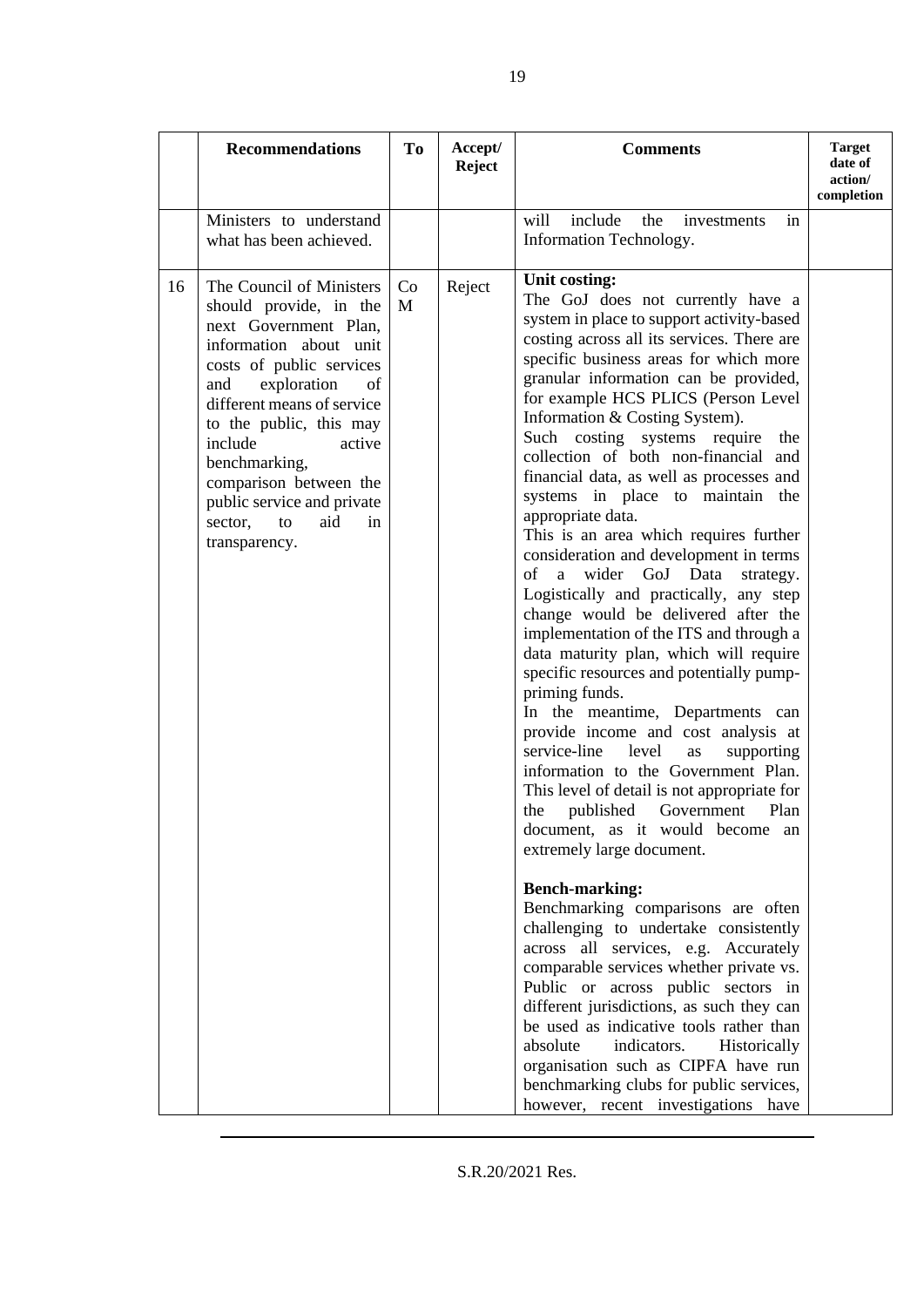|    | <b>Recommendations</b>                                                                                                                                                                                             | To                                           | Accept/<br><b>Reject</b> | <b>Comments</b>                                                                                                                                                                                                                                                                                                                                                                                                                                                                                                                                                                                                                                                                                                                                                                                                                                                                                                                                                          | <b>Target</b><br>date of<br>action/<br>completion |
|----|--------------------------------------------------------------------------------------------------------------------------------------------------------------------------------------------------------------------|----------------------------------------------|--------------------------|--------------------------------------------------------------------------------------------------------------------------------------------------------------------------------------------------------------------------------------------------------------------------------------------------------------------------------------------------------------------------------------------------------------------------------------------------------------------------------------------------------------------------------------------------------------------------------------------------------------------------------------------------------------------------------------------------------------------------------------------------------------------------------------------------------------------------------------------------------------------------------------------------------------------------------------------------------------------------|---------------------------------------------------|
|    |                                                                                                                                                                                                                    |                                              |                          | confirmed that these services no longer<br>exist.<br>Benchmarking against Private providers<br>is not often possible unless undertaken as<br>part of a procurement exercise, and such<br>information is commercially sensitive<br>and therefore could not be included in<br>public documents.<br><b>Alternative Public Service Delivery:</b><br>Private vs. Public sector provision<br>should be a consideration for the<br>where it is<br>Government,<br>deemed<br>appropriate to outsource Government<br>Services. Dependent of the size and<br>of<br>service<br>nature<br>any<br>under<br>consideration, for example, outsourcing<br>a fundamental and core service may be<br>both a political (ideological), strategic<br>and operational decision and one that<br>requires consideration for a medium to<br>long-term shift in delivery in order to<br>take account of, for example, the lead-in<br>investment and mobilisation of services<br>under third parties. |                                                   |
| 17 | The Chief Minister and<br>Minister for Treasury and<br>Resources must ensure,<br>in future, that the transfer<br>of revenue expenditure to<br>capital project budgets is<br>clearly and transparently<br>outlined. | CM<br>$\sqrt{2}$<br>Min<br>T&<br>$\mathbf R$ | Accept                   | The new Public Finances Law has<br>moved away from the historic split<br>between revenue and capital, allowing<br>total project costs to be captured on<br>project heads of expenditure, and the<br>embedding of this change has caused<br>some of these movements.<br>Whilst these should reduce moving<br>forwards, future plans will include more<br>information to ensure that any transfers<br>are outlined clearly and transparently.                                                                                                                                                                                                                                                                                                                                                                                                                                                                                                                              |                                                   |
| 18 | Ministers<br>must ensure<br>that figures included in<br>the Government Plan are<br>accurate and provide the<br>assembly with the option<br>to deny funding should a                                                | Co<br>M                                      | Partly<br>Accept         | Ministers and Officers work to ensure<br>that all figures in the plan are as accurate<br>as possible given the information<br>available. The nature of the development<br>of Business Cases from OBC to FBC<br>means that estimates may change, and                                                                                                                                                                                                                                                                                                                                                                                                                                                                                                                                                                                                                                                                                                                      |                                                   |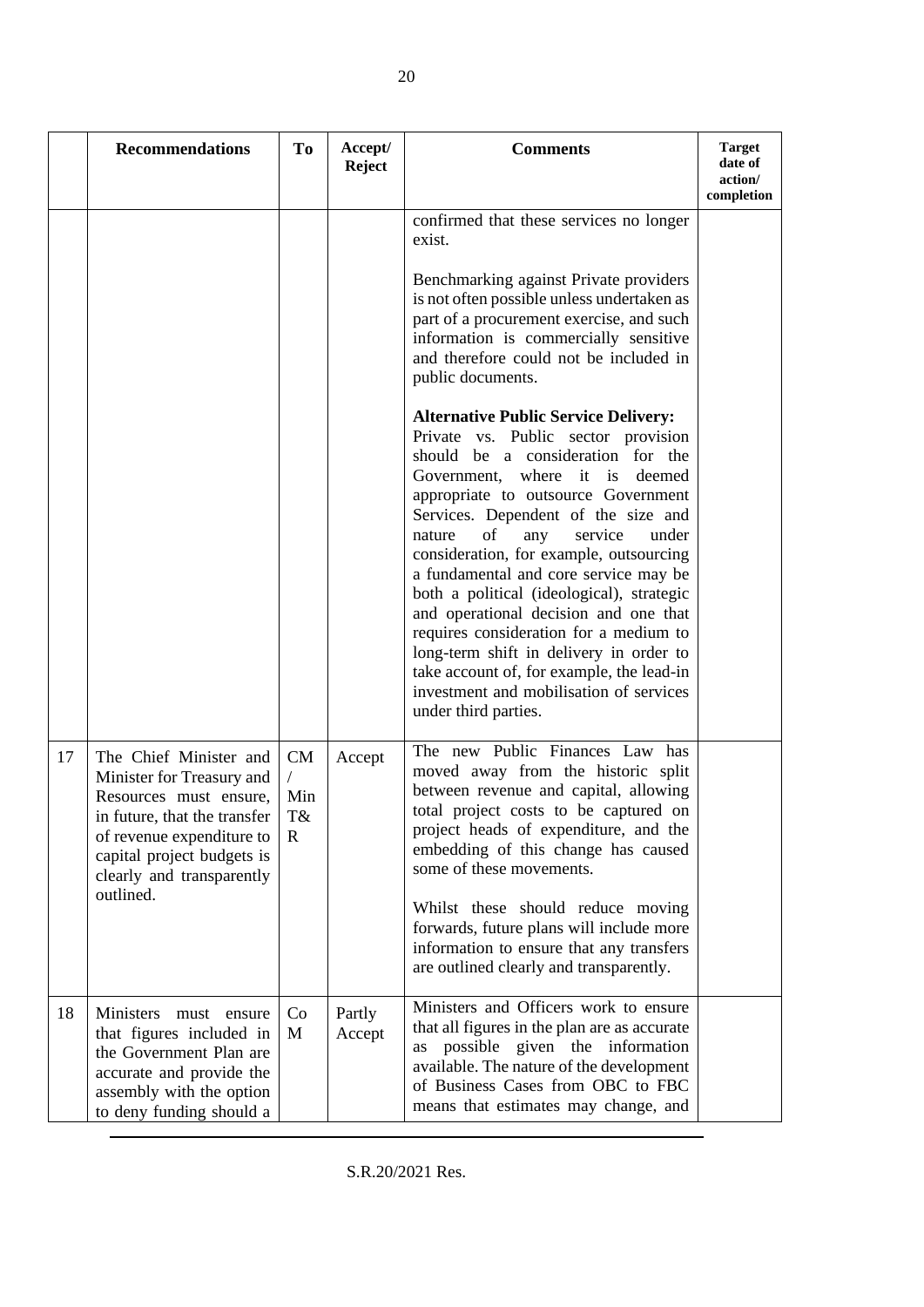|    | <b>Recommendations</b>                                                                                                                                                                                                                                                                                                                                                                  | To                        | Accept/<br><b>Reject</b> | <b>Comments</b>                                                                                                                                                                                                                                                                                                                                                                                                                                                                                                                                                                                                                                                                                                                                                                                                                                                                                                                                                                                                                                                | <b>Target</b><br>date of<br>action/<br>completion |
|----|-----------------------------------------------------------------------------------------------------------------------------------------------------------------------------------------------------------------------------------------------------------------------------------------------------------------------------------------------------------------------------------------|---------------------------|--------------------------|----------------------------------------------------------------------------------------------------------------------------------------------------------------------------------------------------------------------------------------------------------------------------------------------------------------------------------------------------------------------------------------------------------------------------------------------------------------------------------------------------------------------------------------------------------------------------------------------------------------------------------------------------------------------------------------------------------------------------------------------------------------------------------------------------------------------------------------------------------------------------------------------------------------------------------------------------------------------------------------------------------------------------------------------------------------|---------------------------------------------------|
|    | bid need to be updated<br>following agreement of<br>that Government Plan.                                                                                                                                                                                                                                                                                                               |                           |                          | generally these will be updated in the<br>Government Plan.<br>In some cases where it is necessary to<br>decisions<br>outside<br>of<br>the<br>make<br>Government Plan cycle, the Minister<br>would manage allocations in line with<br>the requirements of the Public Finances<br>Law, and ensure that updated figures are<br>included in the next Government Plan.<br>Members already have mechanisms to<br>amend proposed funding through the<br>Government Plan process.                                                                                                                                                                                                                                                                                                                                                                                                                                                                                                                                                                                      |                                                   |
| 19 | The Minister for Treasury<br>and Resources should,<br>within her response to<br>this<br>provide<br>report,<br>greater reasoning for the<br>removal of the revenue<br>"Building"<br>programme<br>Revenue Jersey Team"<br>$(GP20-OI3-01)$<br>and<br>justify why its funding<br>now forms part of a<br>capital project, namely<br>the<br>Revenue<br>Transformation<br>programme (Phase 3). | Min<br>T&<br>$\mathbf{R}$ | Accept                   | Core to the Revenue Transformation<br>Programme is the replacement of the<br>obsolete ITAX system with the Revenue<br>Management System. The new System<br>introduced modern, more efficient ways<br>of working, giving rise to an internal<br>reorganisation of the Tax Office, which<br>the "Building Revenue Jersey Team"<br>programme was designed to support.<br>The reorganisation is largely complete<br>obviating the need for a separate<br>However, the taxation<br>programme.<br>regime is subject to continual change due<br>to both the domestic reforms required by<br>the States and in response to the latest<br>international requirements. The focus<br>now is essentially on modifying the<br>Revenue Management System to meet<br>these requirements, although to comply<br>with<br>accounting<br>standards<br>certain<br>elements do have to be classified as<br>Nevertheless, having all<br>revenue.<br>expenditure being assigned to a single<br>project provides greater clarity in<br>monitoring the total costs of the<br>Programme. | N/A                                               |